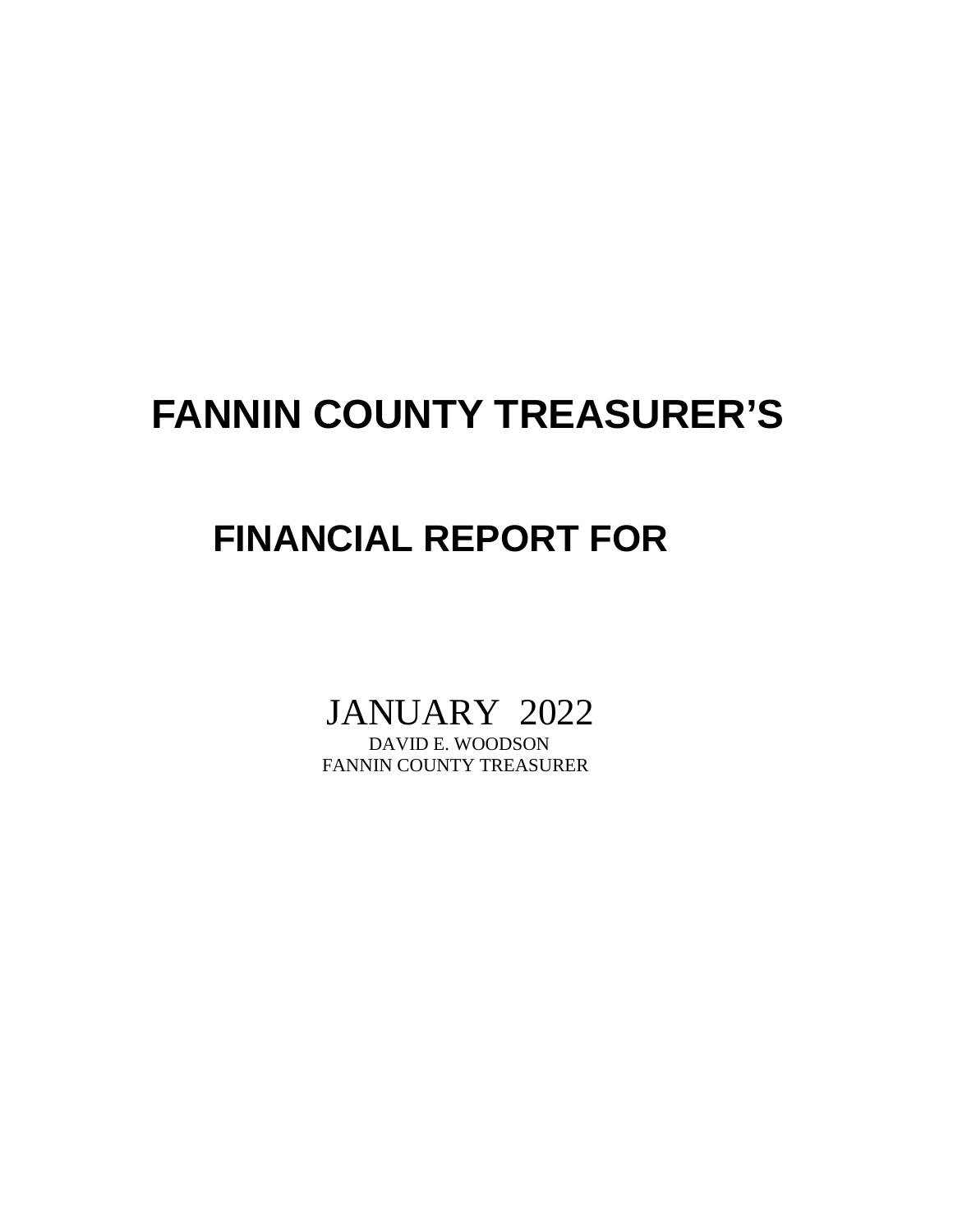

#### **Receipt Listing by Product Code**

Fannin County, TX **The County of Totals by General Ledger Distribution Accounts** 

Date Range: 01/01/2022 - 01/31/2022

| <b>Product Code</b>         |           | <b>Product Code Description</b>            |                               |                                                              |                            |
|-----------------------------|-----------|--------------------------------------------|-------------------------------|--------------------------------------------------------------|----------------------------|
|                             |           |                                            |                               |                                                              |                            |
| <b>Admin Fee</b>            |           | Jail Admin Fee                             |                               |                                                              |                            |
| <b>Receipt Number</b>       | Date      | <b>EOD Packet Number</b>                   | Payor Name                    | Distribution GL Account Number                               | <b>Distribution Amount</b> |
| R00001509                   | 1/19/2022 | CLPKT00273 - Receipts 1-19-<br>2022-Posted | <b>US BANK</b>                | 100-319-5530 - ADMINISTRATIVE FEE                            | $-27,557.50$               |
|                             |           |                                            |                               | <b>Admin Fee Subtotal:</b>                                   | $-27,557.50$               |
| <b>Automobile Insurance</b> |           | <b>Automobile Insurance Loss Payment</b>   |                               |                                                              |                            |
| <b>Receipt Number</b>       | Date      | <b>EOD Packet Number</b>                   | Payor Name                    | Distribution GL Account Number                               | <b>Distribution Amount</b> |
| R00001514                   | 1/20/2022 | CLPKT00274 - Receipts 1-20-<br>2022-Posted | <b>TAC</b>                    | 100-370-1310 - AUTOMOBILE INSURANCE<br><b>LOSS PAYMENTS</b>  | $-7,535.58$                |
|                             |           |                                            |                               | <b>Automobile Insurance Subtotal:</b>                        | $-7,535.58$                |
| <b>Bail Bond</b>            |           | <b>Bail Bond Fees</b>                      |                               |                                                              |                            |
| Receipt Number              | Date      | <b>EOD Packet Number</b>                   | Payor Name                    | Distribution GL Account Number                               | <b>Distribution Amount</b> |
| R00001486                   | 1/10/2022 | CLPKT00267 - Receipts 1-10-<br>2022-Posted |                               | FANNIN COUNTY BAIL BONDS 130-345-1130 - SURETY BAIL BOND FEE | $-45.00$                   |
| R00001487                   | 1/10/2022 | CLPKT00267 - Receipts 1-10-<br>2022-Posted | DOC'S BAIL BONDS              | 130-345-1130 - SURETY BAIL BOND FEE                          | $-150.00$                  |
| R00001488                   | 1/10/2022 | CLPKT00267 - Receipts 1-10-<br>2022-Posted | <b>CARPENTER'S BAIL BONDS</b> | 130-345-1130 - SURETY BAIL BOND FEE                          | -45.00                     |
|                             |           |                                            |                               | <b>Bail Bond Subtotal:</b>                                   | $-240.00$                  |
| <b>Blood Draws</b>          |           | <b>Blood Draws</b>                         |                               |                                                              |                            |
| <b>Receipt Number</b>       | Date      | <b>EOD Packet Number</b>                   | Payor Name                    | Distribution GL Account Number                               | <b>Distribution Amount</b> |
| R00001472                   | 1/5/2022  | CLPKT00265 - Receipts 1-5-<br>2022-Posted  | <b>COUNTY CLERK</b>           | 360-370-1300 - REFUNDS &<br><b>MISCELLANEOUS</b>             | $-2.14$                    |
| R00001507                   | 1/18/2022 | CLPKT00272 - Receipts 1-18-<br>2022-Posted | <b>FANNIN COUNTY CSCD</b>     | 360-370-1300 - REFUNDS &<br><b>MISCELLANEOUS</b>             | -84.88                     |
|                             |           |                                            |                               | <b>Blood Draws Subtotal:</b>                                 | $-87.02$                   |
| <b>Bond Super Fees</b>      |           | <b>Bond Supervision Fees</b>               |                               |                                                              |                            |
| Receipt Number              | Date      | <b>EOD Packet Number</b>                   | Payor Name                    | Distribution GL Account Number                               | <b>Distribution Amount</b> |
| R00001478                   | 1/7/2022  | CLPKT00266 - Receipts 1-7-<br>2021-Posted  | <b>FANNIN COUNTY CSCD</b>     | 100-340-5730 - BOND SUPERVISION FEES                         | $-6,118.25$                |
|                             |           |                                            |                               | <b>Bond Super Fees Subtotal:</b>                             | $-6,118.25$                |
| <b>Car Reg General</b>      |           | <b>Car Reg General</b>                     |                               |                                                              |                            |
| <b>Receipt Number</b>       | Date      | <b>EOD Packet Number</b>                   | Payor Name                    | Distribution GL Account Number                               | <b>Distribution Amount</b> |
| R00001498                   | 1/13/2022 | CLPKT00270 - Receipts 1-13-<br>2022-Posted | TAX A/C                       | 100-321-2000 - COMMISSIONS ON CAR<br><b>REGIST</b>           | $-2.30$                    |
| R00001500                   | 1/13/2022 | CLPKT00270 - Receipts 1-13-<br>2022-Posted | TAX A/C                       | 100-321-2000 - COMMISSIONS ON CAR<br><b>REGIST</b>           | $-2,194.60$                |
| R00001501                   | 1/13/2022 | CLPKT00270 - Receipts 1-13-<br>2022-Posted | TAX A/C                       | 100-321-2000 - COMMISSIONS ON CAR<br><b>REGIST</b>           | $-2,241.90$                |
| R00001503                   | 1/13/2022 | CLPKT00270 - Receipts 1-13-<br>2022-Posted | TAX A/C                       | 100-321-2000 - COMMISSIONS ON CAR<br><b>REGIST</b>           | $-4.60$                    |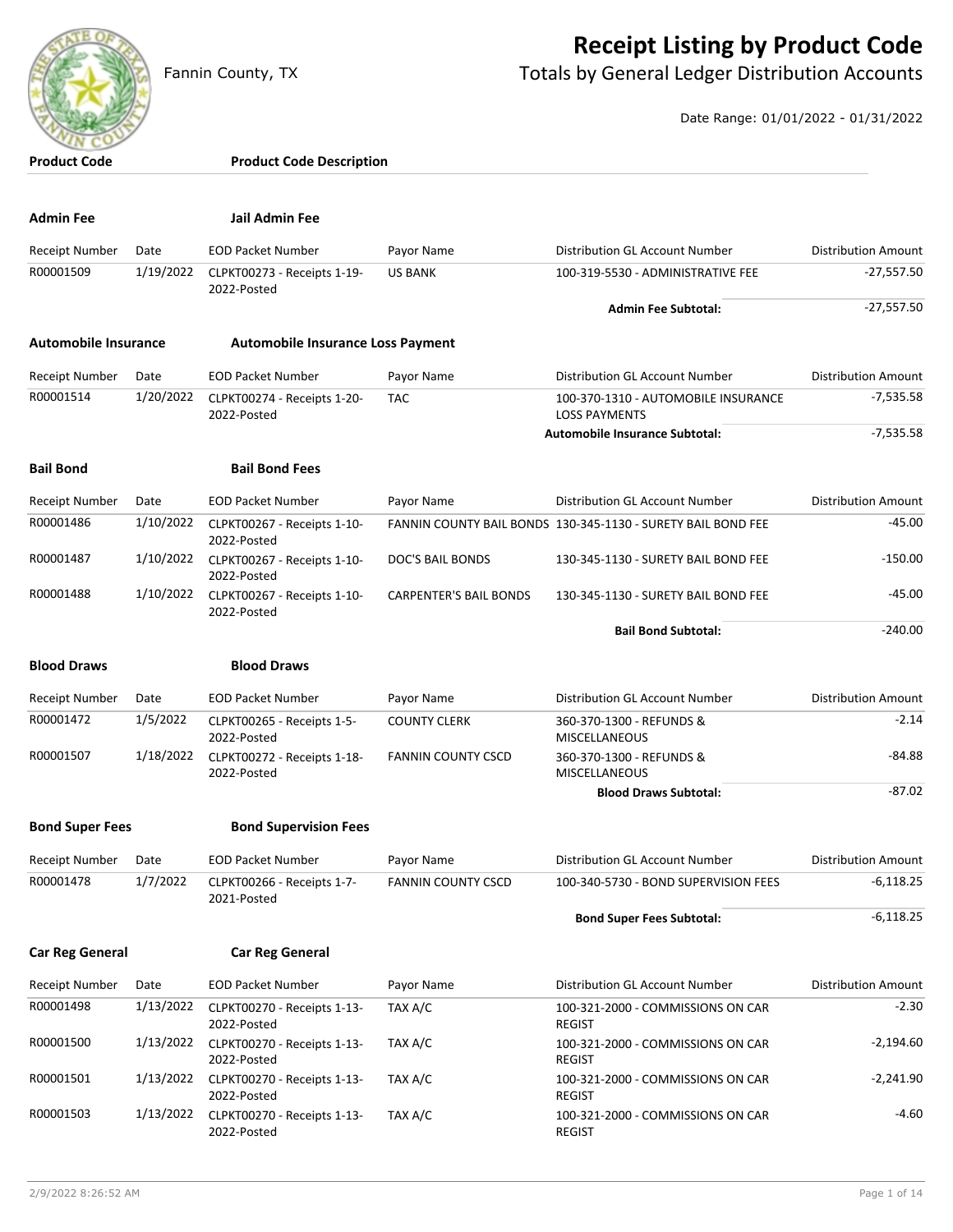| <b>Product Code</b>  |           | <b>Product Code Description</b>                              |            |                                                    |                            |
|----------------------|-----------|--------------------------------------------------------------|------------|----------------------------------------------------|----------------------------|
| R00001524            | 1/25/2022 | CLPKT00277 - Receipts 1-25-<br>2022-Posted                   | TAX A/C    | 100-321-2000 - COMMISSIONS ON CAR<br><b>REGIST</b> | $-18.40$                   |
| R00001525            |           | 1/25/2022 CLPKT00277 - Receipts 1-25-<br>2022-Posted         | TAX A/C    | 100-321-2000 - COMMISSIONS ON CAR<br><b>REGIST</b> | $-2,014.65$                |
| R00001532            |           | 1/27/2022 CLPKT00278 - Receipts 1-27-<br>2022-Posted         | TAX A/C    | 100-321-2000 - COMMISSIONS ON CAR<br><b>REGIST</b> | $-1,575.60$                |
| R00001533            |           | 1/27/2022 CLPKT00278 - Receipts 1-27-<br>2022-Posted         | TAX A/C    | 100-321-2000 - COMMISSIONS ON CAR<br><b>REGIST</b> | $-2.30$                    |
|                      |           |                                                              |            | <b>Car Reg General Subtotal:</b>                   | $-8,054.35$                |
| Car Reg R&B Percenta |           | <b>Car Reg R&amp;B Percentages</b>                           |            |                                                    |                            |
| Receipt Number       | Date      | <b>EOD Packet Number</b>                                     | Payor Name | Distribution GL Account Number                     | <b>Distribution Amount</b> |
| R00001498            | 1/13/2022 | CLPKT00270 - Receipts 1-13-<br>2022-Posted                   | TAX A/C    | 210-321-3000 - COUNTY'S ADDITIONAL \$10            | $-2.04$                    |
|                      |           |                                                              |            | 220-321-3000 - COUNTY'S ADDITIONAL \$10            | $-2.37$                    |
|                      |           |                                                              |            | 230-321-3000 - COUNTY'S ADDITIONAL \$10            | $-3.56$                    |
|                      |           |                                                              |            | 240-321-3000 - COUNTY'S ADDITIONAL \$10            | $-2.03$                    |
| R00001500            |           | 1/13/2022 CLPKT00270 - Receipts 1-13-<br>2022-Posted         | TAX A/C    | 210-321-3000 - COUNTY'S ADDITIONAL \$10            | $-1,322.66$                |
|                      |           |                                                              |            | 220-321-3000 - COUNTY'S ADDITIONAL \$10            | $-1,540.73$                |
|                      |           |                                                              |            | 230-321-3000 - COUNTY'S ADDITIONAL \$10            | $-2,311.09$                |
|                      |           |                                                              |            | 240-321-3000 - COUNTY'S ADDITIONAL \$10            | $-1,315.52$                |
| R00001501            |           | 1/13/2022 CLPKT00270 - Receipts 1-13-<br>2022-Posted         | TAX A/C    | 210-321-3000 - COUNTY'S ADDITIONAL \$10            | $-1,292.09$                |
|                      |           |                                                              |            | 220-321-3000 - COUNTY'S ADDITIONAL \$10            | $-1,505.12$                |
|                      |           |                                                              |            | 230-321-3000 - COUNTY'S ADDITIONAL \$10            | $-2,257.67$                |
|                      |           |                                                              |            | 240-321-3000 - COUNTY'S ADDITIONAL \$10            | $-1,285.12$                |
| R00001503            |           | 1/13/2022 CLPKT00270 - Receipts 1-13- TAX A/C<br>2022-Posted |            | 210-321-3000 - COUNTY'S ADDITIONAL \$10            | $-4.08$                    |
|                      |           |                                                              |            | 220-321-3000 - COUNTY'S ADDITIONAL \$10            | $-4.75$                    |
|                      |           |                                                              |            | 230-321-3000 - COUNTY'S ADDITIONAL \$10            | $-7.12$                    |
|                      |           |                                                              |            | 240-321-3000 - COUNTY'S ADDITIONAL \$10            | $-4.05$                    |
| R00001524            |           | 1/25/2022 CLPKT00277 - Receipts 1-25-<br>2022-Posted         | TAX A/C    | 210-321-3000 - COUNTY'S ADDITIONAL \$10            | $-16.30$                   |
|                      |           |                                                              |            | 220-321-3000 - COUNTY'S ADDITIONAL \$10            | $-18.99$                   |
|                      |           |                                                              |            | 230-321-3000 - COUNTY'S ADDITIONAL \$10            | $-28.49$                   |
|                      |           |                                                              |            | 240-321-3000 - COUNTY'S ADDITIONAL \$10            | $-16.22$                   |
| R00001525            |           | 1/25/2022 CLPKT00277 - Receipts 1-25-<br>2022-Posted         | TAX A/C    | 210-321-3000 - COUNTY'S ADDITIONAL \$10            | $-1,129.05$                |
|                      |           |                                                              |            | 220-321-3000 - COUNTY'S ADDITIONAL \$10            | $-1,315.20$                |
|                      |           |                                                              |            | 230-321-3000 - COUNTY'S ADDITIONAL \$10            | $-1,972.79$                |
|                      |           |                                                              |            | 240-321-3000 - COUNTY'S ADDITIONAL \$10            | $-1,122.96$                |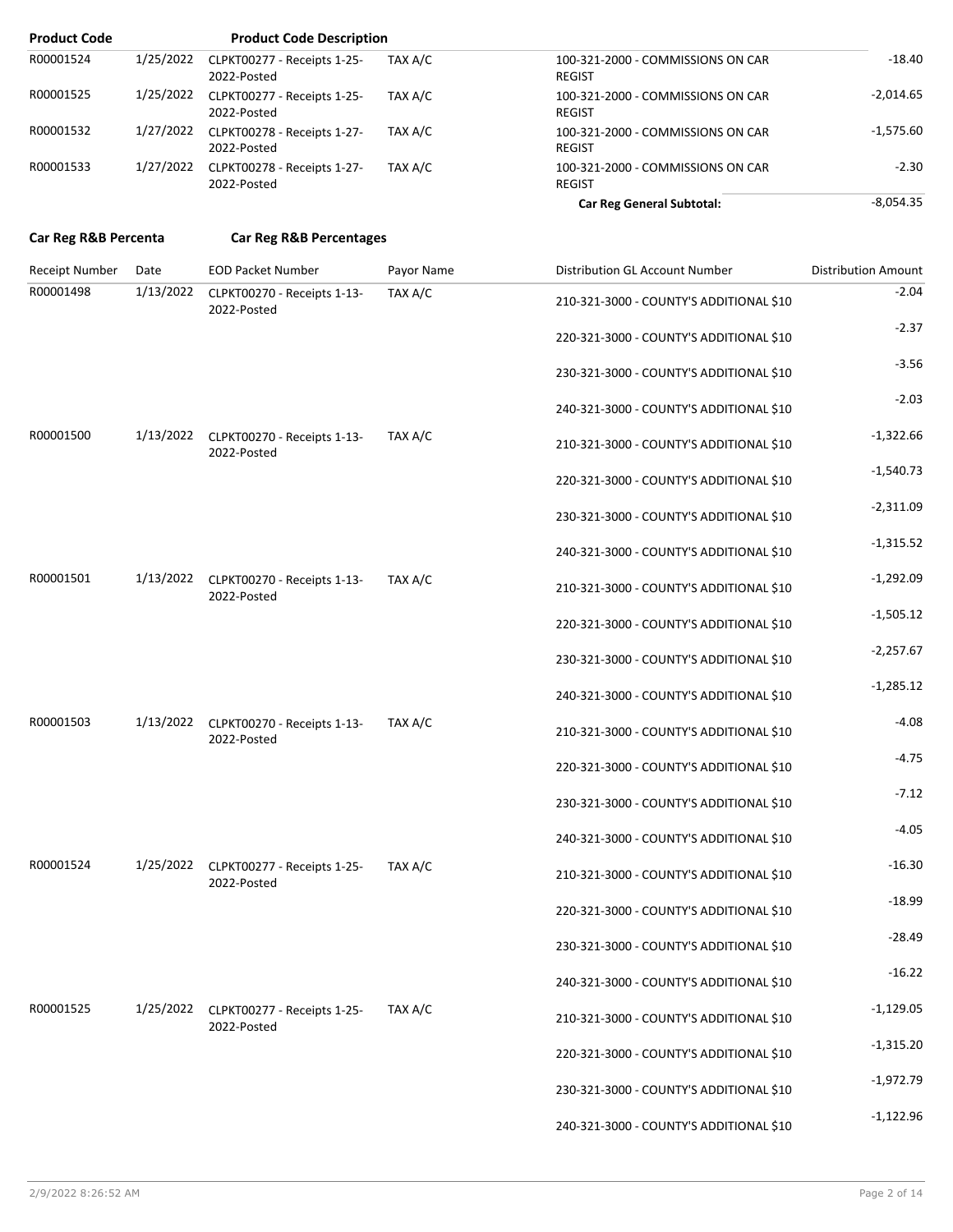| <b>Product Code</b>                |                   | <b>Product Code Description</b>                         |                                               |                                                                                                 |                                           |
|------------------------------------|-------------------|---------------------------------------------------------|-----------------------------------------------|-------------------------------------------------------------------------------------------------|-------------------------------------------|
| R00001532                          | 1/27/2022         | CLPKT00278 - Receipts 1-27-<br>2022-Posted              | TAX A/C                                       | 210-321-3000 - COUNTY'S ADDITIONAL \$10                                                         | $-955.82$                                 |
|                                    |                   |                                                         |                                               | 220-321-3000 - COUNTY'S ADDITIONAL \$10                                                         | $-1,113.41$                               |
|                                    |                   |                                                         |                                               | 230-321-3000 - COUNTY'S ADDITIONAL \$10                                                         | $-1,670.11$                               |
|                                    |                   |                                                         |                                               | 240-321-3000 - COUNTY'S ADDITIONAL \$10                                                         | $-950.66$                                 |
| R00001533                          | 1/27/2022         | CLPKT00278 - Receipts 1-27-<br>2022-Posted              | TAX A/C                                       | 210-321-3000 - COUNTY'S ADDITIONAL \$10                                                         | $-2.04$                                   |
|                                    |                   |                                                         |                                               | 220-321-3000 - COUNTY'S ADDITIONAL \$10                                                         | $-2.37$                                   |
|                                    |                   |                                                         |                                               | 230-321-3000 - COUNTY'S ADDITIONAL \$10                                                         | $-3.56$                                   |
|                                    |                   |                                                         |                                               | 240-321-3000 - COUNTY'S ADDITIONAL \$10                                                         | $-2.03$                                   |
|                                    |                   |                                                         |                                               | Car Reg R&B Percenta Subtotal:                                                                  | $-23,180.00$                              |
| <b>Car Titles</b>                  |                   | <b>Commission on Car Titles</b>                         |                                               |                                                                                                 |                                           |
| Receipt Number                     | Date              | <b>EOD Packet Number</b>                                | Payor Name                                    | Distribution GL Account Number                                                                  | <b>Distribution Amount</b>                |
| R00001499                          | 1/13/2022         | CLPKT00270 - Receipts 1-13-                             | TAX A/C                                       | 100-321-2500 - COMMISSION ON CAR                                                                | $-640.00$                                 |
|                                    |                   | 2022-Posted                                             |                                               | <b>TITLES</b>                                                                                   |                                           |
| R00001502                          | 1/13/2022         | CLPKT00270 - Receipts 1-13-<br>2022-Posted              | TAX A/C                                       | 100-321-2500 - COMMISSION ON CAR<br><b>TITLES</b>                                               | $-810.00$                                 |
| R00001526                          | 1/25/2022         | CLPKT00277 - Receipts 1-25-<br>2022-Posted              | TAX A/C                                       | 100-321-2500 - COMMISSION ON CAR<br><b>TITLES</b>                                               | $-768.00$                                 |
| R00001528                          | 1/25/2022         | CLPKT00277 - Receipts 1-25-<br>2022-Posted              | TAX A/C                                       | 100-321-2500 - COMMISSION ON CAR<br><b>TITLES</b>                                               | $-725.00$                                 |
|                                    |                   |                                                         |                                               | <b>Car Titles Subtotal:</b>                                                                     | $-2,943.00$                               |
|                                    |                   |                                                         |                                               |                                                                                                 |                                           |
| Chapter 19                         |                   | Chapter 19                                              |                                               |                                                                                                 |                                           |
| Receipt Number                     | Date              | <b>EOD Packet Number</b>                                | Payor Name                                    | <b>Distribution GL Account Number</b>                                                           | <b>Distribution Amount</b>                |
| R00001517                          | 1/21/2022         | CLPKT00275 - Receipts 1-21-<br>2022-Posted              | SECRETARY OF STATE                            | 122-330-4030 - CHAPTER 19 FUNDS                                                                 | $-500.00$                                 |
|                                    |                   |                                                         |                                               | <b>Chapter 19 Subtotal:</b>                                                                     | $-500.00$                                 |
| <b>Cobra Health</b>                |                   | <b>Payroll Cobra Health</b>                             |                                               |                                                                                                 |                                           |
| Receipt Number                     | Date              | <b>EOD Packet Number</b>                                | Payor Name                                    | Distribution GL Account Number                                                                  | <b>Distribution Amount</b>                |
| R00001476                          | 1/7/2022          | CLPKT00266 - Receipts 1-7-<br>2021-Posted               | <b>SUZANNE STOWE</b>                          | 950-370-1300 - REFUNDS &<br><b>MISCELLANEOUS</b>                                                | $-1,079.94$                               |
| R00001477                          | 1/7/2022          | CLPKT00266 - Receipts 1-7-<br>2021-Posted               | <b>GAYLAN RAY SCHUMACHER</b>                  | 950-370-1300 - REFUNDS &<br><b>MISCELLANEOUS</b>                                                | $-1,079.94$                               |
| R00001484                          | 1/7/2022          | CLPKT00266 - Receipts 1-7-<br>2021-Posted               | R.B. MULCAHY SETTERBERG                       | 950-370-1300 - REFUNDS &<br><b>MISCELLANEOUS</b>                                                | $-1,616.82$                               |
|                                    |                   |                                                         |                                               | <b>Cobra Health Subtotal:</b>                                                                   | $-3,776.70$                               |
| <b>Contraband DA Fee</b>           |                   | <b>Contraband Forfeiture DA Fee</b>                     |                                               |                                                                                                 |                                           |
|                                    |                   |                                                         |                                               |                                                                                                 |                                           |
| <b>Receipt Number</b><br>R00001495 | Date<br>1/13/2022 | <b>EOD Packet Number</b><br>CLPKT00270 - Receipts 1-13- | Payor Name<br><b>FANNIN COUNTY CONTRABANI</b> | Distribution GL Account Number<br>360-352-2000 - CONTRABAND FORFEITURE                          | <b>Distribution Amount</b><br>$-1,086.00$ |
|                                    |                   | 2022-Posted                                             |                                               | <b>Contraband DA Fee Subtotal:</b>                                                              | $-1,086.00$                               |
| <b>Contraband Forf</b>             |                   | <b>Contraband Fordeiture</b>                            |                                               |                                                                                                 |                                           |
|                                    |                   |                                                         |                                               |                                                                                                 |                                           |
| Receipt Number<br>R00001496        | Date<br>1/13/2022 | <b>EOD Packet Number</b><br>CLPKT00270 - Receipts 1-13- | Payor Name                                    | Distribution GL Account Number<br>FANNIN COUNTY CONTRABANI 560-352-2000 - CONTRABAND FORFEITURE | <b>Distribution Amount</b><br>$-2,174.00$ |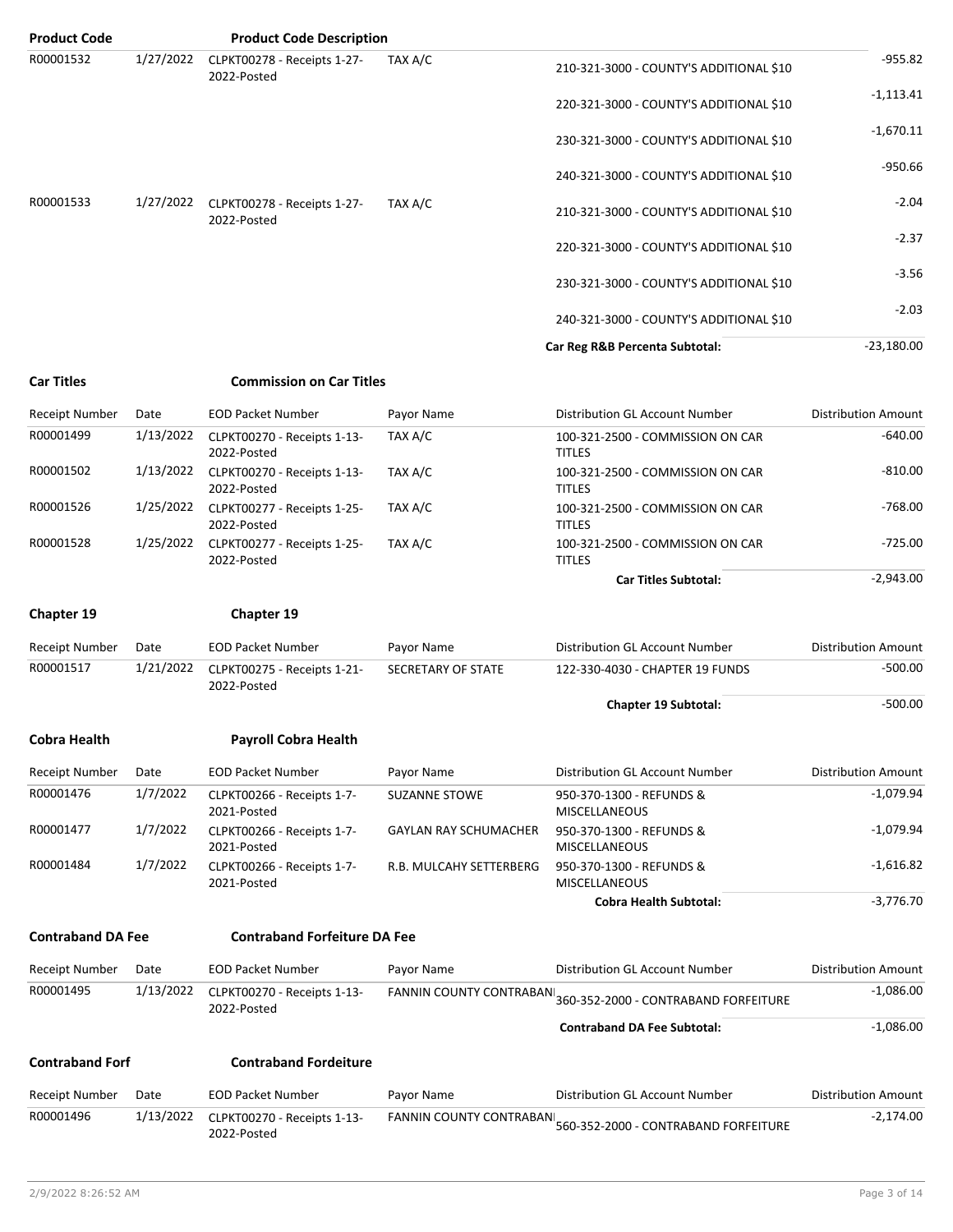| Product Code             |           | <b>Product Code Description</b>                      |                       |                                                                               |                            |
|--------------------------|-----------|------------------------------------------------------|-----------------------|-------------------------------------------------------------------------------|----------------------------|
| R00001508                | 1/18/2022 | CLPKT00272 - Receipts 1-18-<br>2022-Posted           |                       | RENE' BATES AUCTIONEERS, IN 560-352-2000 - CONTRABAND FORFEITURE              | $-2,838.00$                |
|                          |           |                                                      |                       | <b>Contraband Forf Subtotal:</b>                                              | $-5,012.00$                |
| <b>Culvert General</b>   |           | <b>Culvert Permit</b>                                |                       |                                                                               |                            |
| Receipt Number           | Date      | <b>EOD Packet Number</b>                             | Payor Name            | Distribution GL Account Number                                                | <b>Distribution Amount</b> |
| R00001471                | 1/5/2022  | CLPKT00265 - Receipts 1-5-<br>2022-Posted            |                       | KAITLYND & MARIO DEL ANGEI100-370-1420 - CULVERT PERMITTING<br><b>PROCESS</b> | $-10.00$                   |
| R00001474                | 1/5/2022  | CLPKT00265 - Receipts 1-5-<br>2022-Posted            | <b>CODY HANCOCK</b>   | 100-370-1420 - CULVERT PERMITTING<br><b>PROCESS</b>                           | $-10.00$                   |
| R00001479                | 1/7/2022  | CLPKT00266 - Receipts 1-7-<br>2021-Posted            | <b>JOE HAFERTEPE</b>  | 100-370-1420 - CULVERT PERMITTING<br><b>PROCESS</b>                           | $-30.00$                   |
| R00001480                | 1/7/2022  | CLPKT00266 - Receipts 1-7-<br>2021-Posted            | <b>TOMMY THOMAS</b>   | 100-370-1420 - CULVERT PERMITTING<br><b>PROCESS</b>                           | $-10.00$                   |
| R00001481                | 1/7/2022  | CLPKT00266 - Receipts 1-7-<br>2021-Posted            | HERBERT R. PERKINS    | 100-370-1420 - CULVERT PERMITTING<br><b>PROCESS</b>                           | $-10.00$                   |
| R00001482                | 1/7/2022  | CLPKT00266 - Receipts 1-7-<br>2021-Posted            | STEPHEN CASPER        | 100-370-1420 - CULVERT PERMITTING<br><b>PROCESS</b>                           | $-10.00$                   |
| R00001505                |           | 1/14/2022 CLPKT00271 - Receipts 1-14-<br>2021-Posted | <b>CAMRON GARST</b>   | 100-370-1420 - CULVERT PERMITTING<br><b>PROCESS</b>                           | $-10.00$                   |
| R00001520                |           | 1/24/2022 CLPKT00276 - Receipts 1-24-<br>2022-Posted | DIANA HAUVER          | 100-370-1420 - CULVERT PERMITTING<br><b>PROCESS</b>                           | $-10.00$                   |
| R00001542                | 1/31/2022 | CLPKT00280 - Receipts 1-31-<br>2022-Posted           | YENELY JAIMES         | 100-370-1420 - CULVERT PERMITTING<br><b>PROCESS</b>                           | $-10.00$                   |
|                          |           |                                                      |                       | <b>Culvert General Subtotal:</b>                                              | $-110.00$                  |
| <b>Culvert R&amp;B 1</b> |           | <b>Culvert Permit</b>                                |                       |                                                                               |                            |
| <b>Receipt Number</b>    | Date      | <b>EOD Packet Number</b>                             | Payor Name            |                                                                               |                            |
|                          |           |                                                      |                       | Distribution GL Account Number                                                | <b>Distribution Amount</b> |
| R00001471                | 1/5/2022  | CLPKT00265 - Receipts 1-5-<br>2022-Posted            |                       | KAITLYND & MARIO DEL ANGEI210-370-1420 - CULVERT PERMITTING<br><b>PROCESS</b> | $-20.00$                   |
| R00001474                | 1/5/2022  | CLPKT00265 - Receipts 1-5-<br>2022-Posted            | <b>CODY HANCOCK</b>   | 210-370-1420 - CULVERT PERMITTING<br><b>PROCESS</b>                           | $-20.00$                   |
|                          |           |                                                      |                       | <b>Culvert R&amp;B 1 Subtotal:</b>                                            | $-40.00$                   |
| <b>Culvert R&amp;B 2</b> |           | <b>Culvert Permit</b>                                |                       |                                                                               |                            |
| <b>Receipt Number</b>    | Date      | <b>EOD Packet Number</b>                             | Payor Name            | Distribution GL Account Number                                                | <b>Distribution Amount</b> |
| R00001480                | 1/7/2022  | CLPKT00266 - Receipts 1-7-<br>2021-Posted            | <b>TOMMY THOMAS</b>   | 220-370-1420 - CULVERT PERMITTING<br><b>PROCESS</b>                           | -20.00                     |
| R00001481                | 1/7/2022  | CLPKT00266 - Receipts 1-7-<br>2021-Posted            | HERBERT R. PERKINS    | 220-370-1420 - CULVERT PERMITTING<br><b>PROCESS</b>                           | $-20.00$                   |
| R00001482                | 1/7/2022  | CLPKT00266 - Receipts 1-7-<br>2021-Posted            | <b>STEPHEN CASPER</b> | 220-370-1420 - CULVERT PERMITTING<br><b>PROCESS</b>                           | $-20.00$                   |
| R00001520                | 1/24/2022 | CLPKT00276 - Receipts 1-24-<br>2022-Posted           | DIANA HAUVER          | 220-370-1420 - CULVERT PERMITTING<br><b>PROCESS</b>                           | $-20.00$                   |
| R00001542                | 1/31/2022 | CLPKT00280 - Receipts 1-31-<br>2022-Posted           | YENELY JAIMES         | 220-370-1420 - CULVERT PERMITTING<br><b>PROCESS</b>                           | $-20.00$                   |
|                          |           |                                                      |                       | <b>Culvert R&amp;B 2 Subtotal:</b>                                            | $-100.00$                  |
| <b>Culvert R&amp;B 3</b> |           | <b>Culvert Permit</b>                                |                       |                                                                               |                            |
| Receipt Number           | Date      | <b>EOD Packet Number</b>                             | Payor Name            | Distribution GL Account Number                                                | <b>Distribution Amount</b> |
| R00001479                | 1/7/2022  | CLPKT00266 - Receipts 1-7-<br>2021-Posted            | JOE HAFERTEPE         | 230-370-1420 - CULVERT PERMITTING<br><b>PROCESS</b>                           | -60.00                     |

**Culvert R&B 3 Subtotal:** -80.00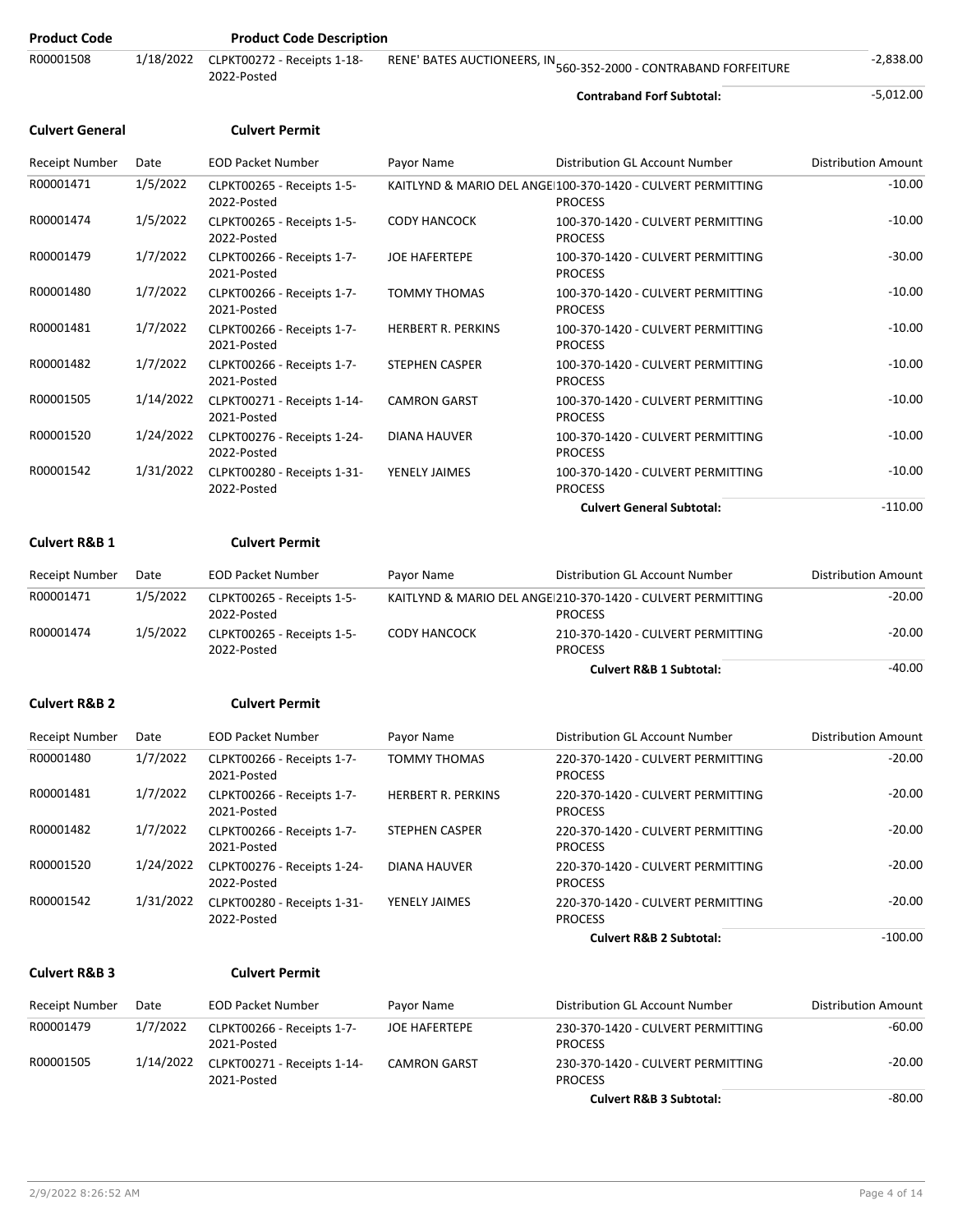| <b>Product Code</b>       |           | <b>Product Code Description</b>             |                           |                                     |                            |
|---------------------------|-----------|---------------------------------------------|---------------------------|-------------------------------------|----------------------------|
| <b>Current Prop Tax</b>   |           | <b>Flat Amount</b>                          |                           |                                     |                            |
| <b>Receipt Number</b>     | Date      | <b>EOD Packet Number</b>                    | Payor Name                | Distribution GL Account Number      | <b>Distribution Amount</b> |
| R00001466                 | 1/4/2022  | CLPKT00263 - Receipts 12-31-<br>2021-Posted | APPRAISAL DISTRICT        | 600-310-1100 - CURRENT TAXES        | $-34,806.86$               |
| R00001475                 | 1/7/2022  | CLPKT00266 - Receipts 1-7-<br>2021-Posted   | APPRAISAL DISTRICT        | 600-310-1100 - CURRENT TAXES        | -290,737.48                |
| R00001515                 | 1/21/2022 | CLPKT00275 - Receipts 1-21-<br>2022-Posted  | APPRAISAL DISTRICT        | 600-310-1100 - CURRENT TAXES        | $-68,080.98$               |
| R00001516                 | 1/21/2022 | CLPKT00275 - Receipts 1-21-<br>2022-Posted  | APPRAISAL DISTRICT        | 600-310-1100 - CURRENT TAXES        | $-95,425.66$               |
| R00001527                 | 1/25/2022 | CLPKT00277 - Receipts 1-25-<br>2022-Posted  | TAX A/C                   | 600-310-1100 - CURRENT TAXES        | $-154.89$                  |
| R00001539                 | 1/28/2022 | CLPKT00279 - Receipts 1-28-<br>2022-Posted  | <b>APPRAISAL DISTRICT</b> | 600-310-1100 - CURRENT TAXES        | $-70,995.79$               |
|                           |           |                                             |                           | <b>Current Prop Tax Subtotal:</b>   | $-560,201.66$              |
| <b>Current Prop Taxes</b> |           | <b>Current Prop Taxes</b>                   |                           |                                     |                            |
| Receipt Number            | Date      | <b>EOD Packet Number</b>                    | Payor Name                | Distribution GL Account Number      | <b>Distribution Amount</b> |
| R00001466                 | 1/4/2022  | CLPKT00263 - Receipts 12-31-                | <b>APPRAISAL DISTRICT</b> | 100-310-1100 - CURRENT TAXES        | $-288,775.38$              |
|                           |           | 2021-Posted                                 |                           | 210-310-1100 - CURRENT TAXES        | $-16,597.18$               |
|                           |           |                                             |                           | 220-310-1100 - CURRENT TAXES        | $-19,336.84$               |
|                           |           |                                             |                           | 230-310-1100 - CURRENT TAXES        | $-29,003.41$               |
|                           |           |                                             |                           | 240-310-1100 - CURRENT TAXES        | $-16,512.03$               |
| R00001475                 | 1/7/2022  | CLPKT00266 - Receipts 1-7-                  | APPRAISAL DISTRICT        | 100-310-1100 - CURRENT TAXES        | $-2,410,777.44$            |
|                           |           | 2021-Posted                                 |                           |                                     | $-138,557.89$              |
|                           |           |                                             |                           | 210-310-1100 - CURRENT TAXES        |                            |
|                           |           |                                             |                           | 220-310-1100 - CURRENT TAXES        | $-161,429.37$              |
|                           |           |                                             |                           | 230-310-1100 - CURRENT TAXES        | $-242,128.60$              |
|                           |           |                                             |                           | 240-310-1100 - CURRENT TAXES        | $-137,847.02$              |
| R00001515                 | 1/21/2022 | CLPKT00275 - Receipts 1-21-                 | APPRAISAL DISTRICT        | 100-310-1100 - CURRENT TAXES        | -546,806.95                |
|                           |           | 2022-Posted                                 |                           | 210-310-1100 - CURRENT TAXES        | $-31,427.38$               |
|                           |           |                                             |                           | 220-310-1100 - CURRENT TAXES        | $-36,615.03$               |
|                           |           |                                             |                           | 230-310-1100 - CURRENT TAXES        | $-54,919.05$               |
|                           |           |                                             |                           | 240-310-1100 - CURRENT TAXES        | $-31,266.14$               |
| R00001516                 | 1/21/2022 | CLPKT00275 - Receipts 1-21-                 | APPRAISAL DISTRICT        | 100-310-1100 - CURRENT TAXES        | -787,784.25                |
|                           |           | 2022-Posted                                 |                           | 210-310-1100 - CURRENT TAXES        | $-45,277.39$               |
|                           |           |                                             |                           | 220-310-1100 - CURRENT TAXES        | $-52,751.24$               |
|                           |           |                                             |                           | 230-310-1100 - CURRENT TAXES        | $-79,121.82$               |
|                           |           |                                             |                           | 240-310-1100 - CURRENT TAXES        | $-45,045.10$               |
| R00001527                 | 1/25/2022 | CLPKT00277 - Receipts 1-25-                 | TAX A/C                   | 100-310-1100 - CURRENT TAXES        | $-1,287.97$                |
|                           |           | 2022-Posted                                 |                           | 210-310-1100 - CURRENT TAXES        | $-74.03$                   |
|                           |           |                                             |                           | 220-310-1100 - CURRENT TAXES        | $-86.25$                   |
|                           |           |                                             |                           | 230-310-1100 - CURRENT TAXES        | $-129.36$                  |
|                           |           |                                             |                           | 240-310-1100 - CURRENT TAXES        | $-73.65$                   |
| R00001539                 | 1/28/2022 | CLPKT00279 - Receipts 1-28-                 | <b>APPRAISAL DISTRICT</b> | 100-310-1100 - CURRENT TAXES        | -588,699.93                |
|                           |           | 2022-Posted                                 |                           | 210-310-1100 - CURRENT TAXES        | $-33,835.15$               |
|                           |           |                                             |                           | 220-310-1100 - CURRENT TAXES        | $-39,420.25$               |
|                           |           |                                             |                           | 230-310-1100 - CURRENT TAXES        | $-59,126.61$               |
|                           |           |                                             |                           | 240-310-1100 - CURRENT TAXES        | $-33,661.56$               |
|                           |           |                                             |                           | <b>Current Prop Taxes Subtotal:</b> | -5,928,374.27              |
| DA Salary Reimb           |           | <b>DA Salary Reimb</b>                      |                           |                                     |                            |
| Receipt Number            | Date      | <b>EOD Packet Number</b>                    | Payor Name                | Distribution GL Account Number      | <b>Distribution Amount</b> |
| R00001536                 | 1/27/2022 | CLPKT00278 - Receipts 1-27-<br>2022-Posted  | <b>COMPTROLLER</b>        | 100-370-1430 - D.A.SALARY REIMB.    | $-9,166.66$                |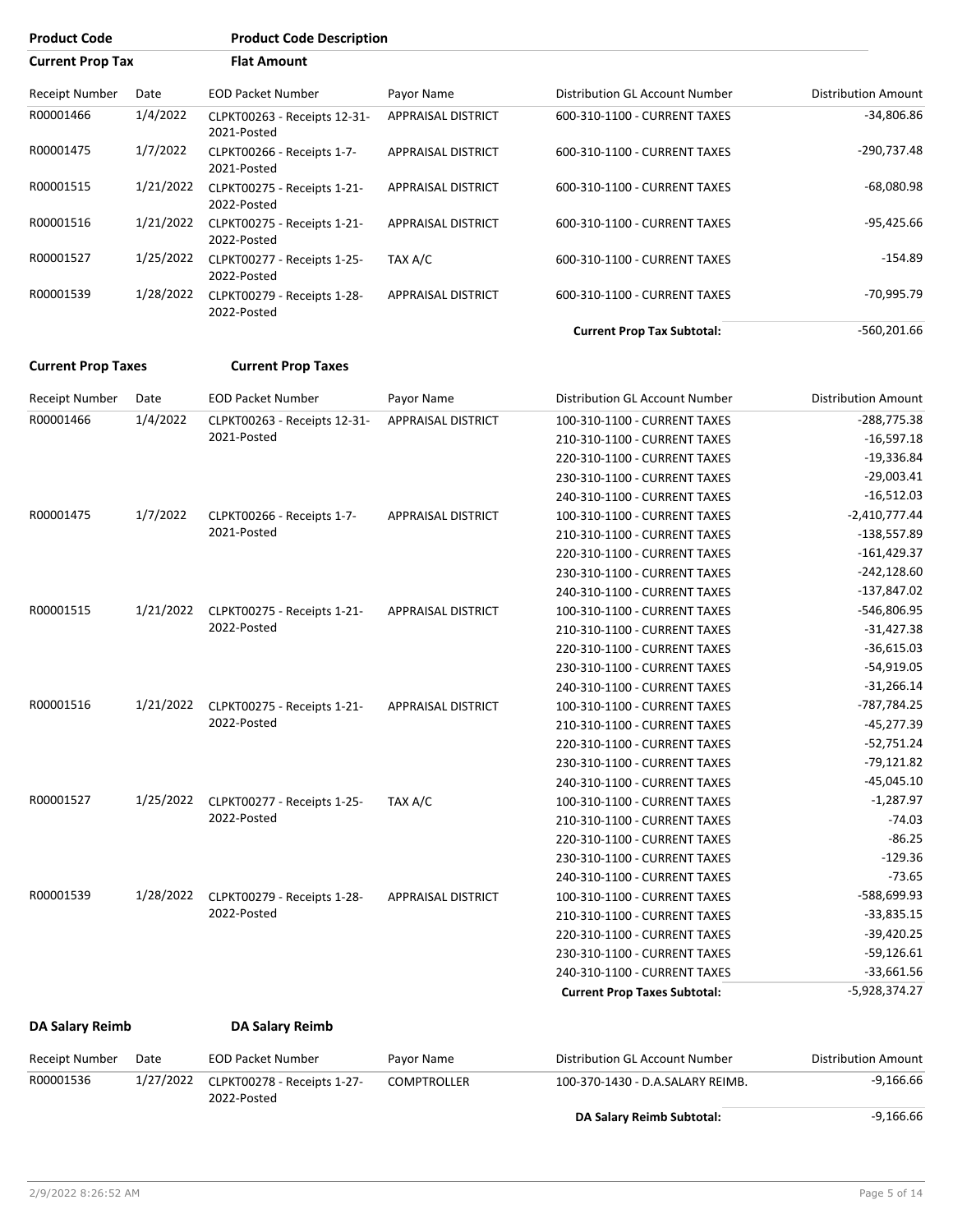| <b>Product Code</b>         |           | <b>Product Code Description</b>             |                           |                                      |                            |
|-----------------------------|-----------|---------------------------------------------|---------------------------|--------------------------------------|----------------------------|
| <b>Delinquent Prop Tax</b>  |           | <b>Flat Amount</b>                          |                           |                                      |                            |
| Receipt Number              | Date      | <b>EOD Packet Number</b>                    | Payor Name                | Distribution GL Account Number       | <b>Distribution Amount</b> |
| R00001466                   | 1/4/2022  | CLPKT00263 - Receipts 12-31-<br>2021-Posted | <b>APPRAISAL DISTRICT</b> | 600-310-1200 - DELINQUENT TAXES      | $-1,083.95$                |
| R00001475                   | 1/7/2022  | CLPKT00266 - Receipts 1-7-<br>2021-Posted   | <b>APPRAISAL DISTRICT</b> | 600-310-1200 - DELINQUENT TAXES      | $-2,229.99$                |
| R00001516                   | 1/21/2022 | CLPKT00275 - Receipts 1-21-<br>2022-Posted  | <b>APPRAISAL DISTRICT</b> | 600-310-1200 - DELINQUENT TAXES      | $-358.22$                  |
| R00001539                   | 1/28/2022 | CLPKT00279 - Receipts 1-28-<br>2022-Posted  | <b>APPRAISAL DISTRICT</b> | 600-310-1200 - DELINQUENT TAXES      | -431.63                    |
|                             |           |                                             |                           | <b>Delinguent Prop Tax Subtotal:</b> | $-4,103.79$                |
| <b>Delinguent Prop Taxe</b> |           | <b>Delinguent Prop Taxes</b>                |                           |                                      |                            |
| Receint Number              | Date      | <b>FOD Packet Number</b>                    | Payor Name                | Distribution GL Account Number       | Distribution Amount        |

| <b>Receipt Number</b> | Date      | <b>EOD Packet Number</b>                   | Payor Name                | Distribution GL Account Number        | <b>Distribution Amount</b> |
|-----------------------|-----------|--------------------------------------------|---------------------------|---------------------------------------|----------------------------|
| R00001466             | 1/4/2022  | CLPKT00263 - Receipts 12-31-               | <b>APPRAISAL DISTRICT</b> | 100-310-1200 - DELINQUENT TAXES       | $-10,504.03$               |
|                       |           | 2021-Posted                                |                           | 210-310-1200 - DELINQUENT TAXES       | $-603.71$                  |
|                       |           |                                            |                           | 220-310-1200 - DELINQUENT TAXES       | $-703.37$                  |
|                       |           |                                            |                           | 230-310-1200 - DELINQUENT TAXES       | $-1,054.98$                |
|                       |           |                                            |                           | 240-310-1200 - DELINQUENT TAXES       | $-600.62$                  |
| R00001475             | 1/7/2022  | CLPKT00266 - Receipts 1-7-                 | <b>APPRAISAL DISTRICT</b> | 100-310-1200 - DELINQUENT TAXES       | $-25,541.27$               |
|                       |           | 2021-Posted                                |                           | 210-310-1200 - DELINQUENT TAXES       | $-1,467.97$                |
|                       |           |                                            |                           | 220-310-1200 - DELINQUENT TAXES       | $-1,710.28$                |
|                       |           |                                            |                           | 230-310-1200 - DELINQUENT TAXES       | $-2,565.26$                |
|                       |           |                                            |                           | 240-310-1200 - DELINQUENT TAXES       | $-1,460.44$                |
| R00001515             | 1/21/2022 | CLPKT00275 - Receipts 1-21-<br>2022-Posted | APPRAISAL DISTRICT        | 100-310-1200 - DELINQUENT TAXES       | $-2,833.90$                |
|                       |           |                                            |                           | 210-310-1200 - DELINQUENT TAXES       | $-162.88$                  |
|                       |           |                                            |                           | 220-310-1200 - DELINQUENT TAXES       | $-189.76$                  |
|                       |           |                                            |                           | 230-310-1200 - DELINQUENT TAXES       | $-284.63$                  |
|                       |           |                                            |                           | 240-310-1200 - DELINQUENT TAXES       | $-162.04$                  |
| R00001516             | 1/21/2022 | CLPKT00275 - Receipts 1-21-<br>2022-Posted | <b>APPRAISAL DISTRICT</b> | 100-310-1200 - DELINQUENT TAXES       | $-7,023.25$                |
|                       |           |                                            |                           | 210-310-1200 - DELINQUENT TAXES       | $-403.66$                  |
|                       |           |                                            |                           | 220-310-1200 - DELINQUENT TAXES       | $-470.29$                  |
|                       |           |                                            |                           | 230-310-1200 - DELINQUENT TAXES       | $-705.39$                  |
|                       |           |                                            |                           | 240-310-1200 - DELINQUENT TAXES       | $-401.59$                  |
| R00001539             | 1/28/2022 | CLPKT00279 - Receipts 1-28-                | APPRAISAL DISTRICT        | 100-310-1200 - DELINQUENT TAXES       | $-5,141.07$                |
|                       |           | 2022-Posted                                |                           | 210-310-1200 - DELINQUENT TAXES       | $-295.48$                  |
|                       |           |                                            |                           | 220-310-1200 - DELINQUENT TAXES       | $-344.25$                  |
|                       |           |                                            |                           | 230-310-1200 - DELINQUENT TAXES       | $-516.35$                  |
|                       |           |                                            |                           | 240-310-1200 - DELINQUENT TAXES       | $-293.96$                  |
|                       |           |                                            |                           | <b>Delinguent Prop Taxe Subtotal:</b> | $-65.440.43$               |

| <b>Deposit Fee</b> | <b>Lake Fannin Deposit</b> |
|--------------------|----------------------------|
|                    |                            |

2022-Posted

| Receipt Number            | Date      | <b>EOD Packet Number</b>                   | Payor Name               | Distribution GL Account Number    | Distribution Amount |
|---------------------------|-----------|--------------------------------------------|--------------------------|-----------------------------------|---------------------|
| R00001530                 | 1/25/2022 | CLPKT00277 - Receipts 1-25-<br>2022-Posted | <b>JUSTIN ROBBINS</b>    | 850-370-1860 - DEPOSIT FEE        | $-150.00$           |
|                           |           |                                            |                          | <b>Deposit Fee Subtotal:</b>      | $-150.00$           |
| <b>Development Permit</b> |           | <b>Development Permit</b>                  |                          |                                   |                     |
| Receipt Number            | Date      | <b>EOD Packet Number</b>                   | Payor Name               | Distribution GL Account Number    | Distribution Amount |
| R00001483                 | 1/7/2022  | CLPKT00266 - Receipts 1-7-<br>2021-Posted  | <b>TOMMY THOMAS</b>      | 100-340-6540 - DEVELOPMENT PERMIT | $-30.00$            |
| R00001493                 | 1/13/2022 | CLPKT00270 - Receipts 1-13-<br>2022-Posted | <b>VOTH</b>              | 100-340-6540 - DEVELOPMENT PERMIT | $-30.00$            |
|                           | 1/20/2022 |                                            | <b>BLAKE SCOTT SHOOK</b> | 100-340-6540 - DEVELOPMENT PERMIT | -30.00              |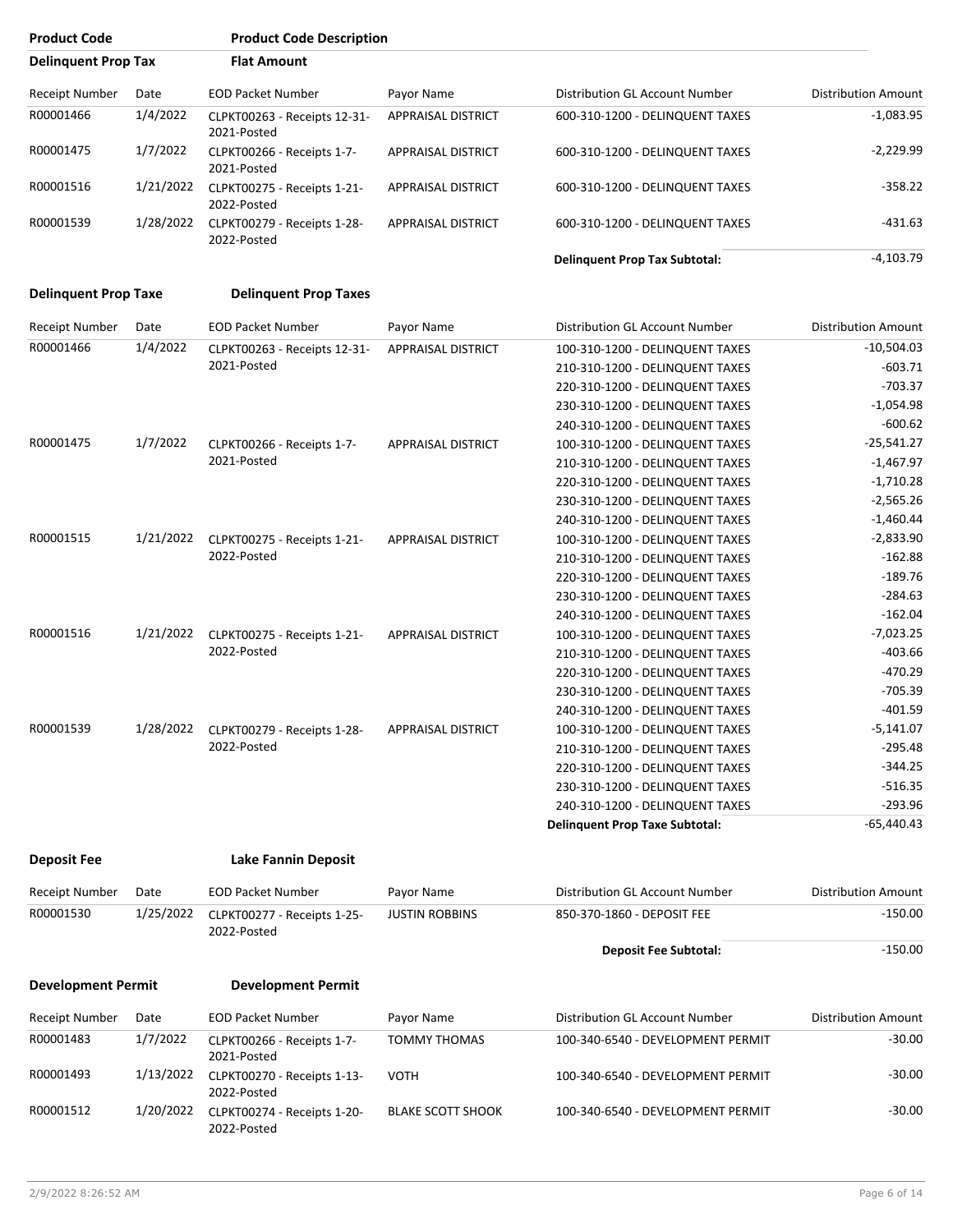| <b>Product Code</b>        |           | <b>Product Code Description</b>            |                            |                                                                   |                            |
|----------------------------|-----------|--------------------------------------------|----------------------------|-------------------------------------------------------------------|----------------------------|
| R00001545                  | 1/31/2022 | CLPKT00280 - Receipts 1-31-<br>2022-Posted | <b>SHAWN MCEWAN</b>        | 100-340-6540 - DEVELOPMENT PERMIT                                 | $-30.00$                   |
|                            |           |                                            |                            | <b>Development Permit Subtotal:</b>                               | $-120.00$                  |
| <b>Election Equip Fund</b> |           | <b>Election Reimbursement</b>              |                            |                                                                   |                            |
| <b>Receipt Number</b>      | Date      | <b>EOD Packet Number</b>                   | Payor Name                 | Distribution GL Account Number                                    | <b>Distribution Amount</b> |
| R00001543                  | 1/31/2022 | CLPKT00280 - Receipts 1-31-<br>2022-Posted | SECRETARY OF STATE         | 123-340-4840 - ELECTION<br>REIMBURSEMENTS                         | $-328.12$                  |
| R00001544                  | 1/31/2022 | CLPKT00280 - Receipts 1-31-<br>2022-Posted | SECRETARY OF STATE         | 123-340-4840 - ELECTION<br><b>REIMBURSEMENTS</b>                  | $-319.88$                  |
|                            |           |                                            |                            | <b>Election Equip Fund Subtotal:</b>                              | $-648.00$                  |
| <b>Image Fees</b>          |           | <b>Image Fees and copies</b>               |                            |                                                                   |                            |
| <b>Receipt Number</b>      | Date      | <b>EOD Packet Number</b>                   | Payor Name                 | Distribution GL Account Number                                    | <b>Distribution Amount</b> |
| R00001491                  | 1/11/2022 | CLPKT00268 - Receipts 1-11-<br>2022-Posted | <b>FIDLAR TECHNOLOGIES</b> | 121-370-1310 - IMAGES FEES AND COPIES                             | $-1,225.00$                |
| R00001531                  | 1/25/2022 | CLPKT00277 - Receipts 1-25-<br>2022-Posted | <b>FIDLAR TECHNOLOGIES</b> | 121-370-1310 - IMAGES FEES AND COPIES                             | $-543.00$                  |
|                            |           |                                            |                            | <b>Image Fees Subtotal:</b>                                       | $-1,768.00$                |
| Jail Pay Phone Commi       |           | Jail Pay Phone Commi                       |                            |                                                                   |                            |
| <b>Receipt Number</b>      | Date      | <b>EOD Packet Number</b>                   | Payor Name                 | Distribution GL Account Number                                    | <b>Distribution Amount</b> |
| R00001485                  | 1/10/2022 | CLPKT00267 - Receipts 1-10-<br>2022-Posted | SECURUS TECHNOLOGIES       | 100-319-4200 - JAIL PAY PHONE<br><b>COMMISSION</b>                | $-18,178.93$               |
|                            |           |                                            |                            | Jail Pay Phone Commi Subtotal:                                    | $-18,178.93$               |
| <b>Juv Prob Fees</b>       |           | <b>Juv Prob Fees</b>                       |                            |                                                                   |                            |
| <b>Receipt Number</b>      | Date      | <b>EOD Packet Number</b>                   | Payor Name                 | Distribution GL Account Number                                    | <b>Distribution Amount</b> |
| R00001489                  | 1/11/2022 | CLPKT00268 - Receipts 1-11-<br>2022-Posted | <b>JUVENILE PROBATION</b>  | 891-340-5750 - JUVENILE PROBATION FEES                            | $-20.00$                   |
| R00001490                  | 1/11/2022 | CLPKT00268 - Receipts 1-11-<br>2022-Posted | <b>JUVENILE PROBATION</b>  | 891-340-5750 - JUVENILE PROBATION FEES                            | $-270.00$                  |
| R00001529                  | 1/25/2022 | CLPKT00277 - Receipts 1-25-<br>2022-Posted | <b>JUVENILE PROBATION</b>  | 891-340-5750 - JUVENILE PROBATION FEES                            | $-30.00$                   |
|                            |           |                                            |                            | <b>Juv Prob Fees Subtotal:</b>                                    | $-320.00$                  |
| <b>LaSalle Corrections</b> |           | <b>Detention Center</b>                    |                            |                                                                   |                            |
| Receipt Number             | Date      | <b>EOD Packet Number</b>                   | Payor Name                 | <b>Distribution GL Account Number</b>                             | <b>Distribution Amount</b> |
| R00001473                  | 1/5/2022  | CLPKT00265 - Receipts 1-5-<br>2022-Posted  |                            | LASALLE CORRECTIONS VI, LLC 100-370-4530 - REIMB.CEC ODYSSEY SAAS | -7,145.63                  |
| R00001518                  | 1/24/2022 | CLPKT00276 - Receipts 1-24-<br>2022-Posted |                            | LASALLE CORRECTIONS VI, LLC 100-370-4530 - REIMB.CEC ODYSSEY SAAS | $-7,145.63$                |
|                            |           |                                            |                            | <b>LaSalle Corrections Subtotal:</b>                              | $-14,291.26$               |
| <b>Limited R&amp;B</b>     |           | <b>Limited R&amp;B</b>                     |                            |                                                                   |                            |
| <b>Receipt Number</b>      | Date      | <b>EOD Packet Number</b>                   | Payor Name                 | Distribution GL Account Number                                    | Distribution Amount        |
| R00001501                  | 1/13/2022 | CLPKT00270 - Receipts 1-13-<br>2022-Posted | TAX A/C                    | 210-321-2000 - CAR REGISTRATION/SALES<br><b>TAX</b>               | $-7,450.93$                |
|                            |           |                                            |                            | 220-321-2000 - CAR REGISTRATION/SALES<br><b>TAX</b>               | $-8,679.34$                |
|                            |           |                                            |                            | 230-321-2000 - CAR REGISTRATION/SALES<br><b>TAX</b>               | -13,019.02                 |
|                            |           |                                            |                            | 240-321-2000 - CAR REGISTRATION/SALES<br>TAX                      | $-7,410.71$                |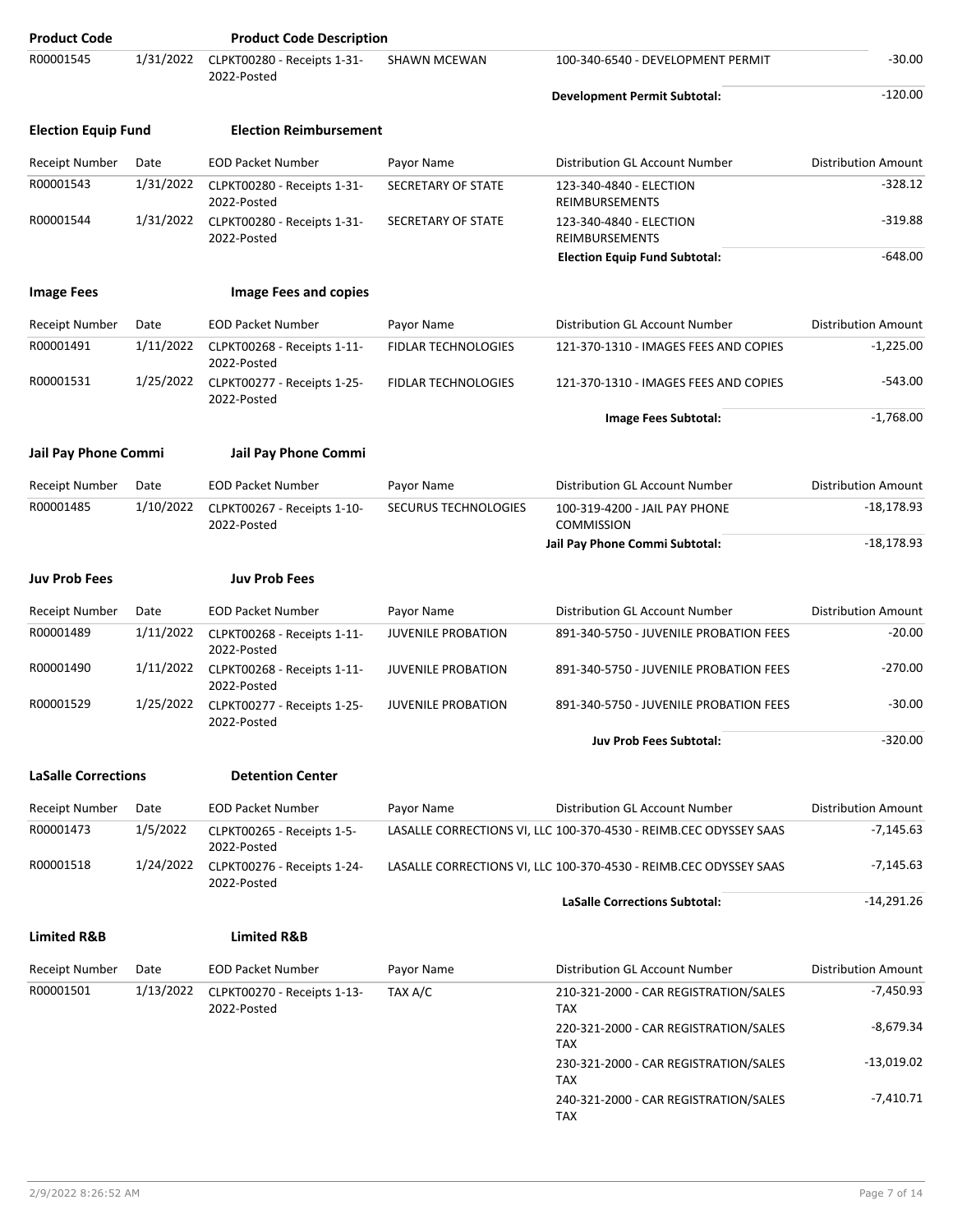| <b>Product Code</b>    |           | <b>Product Code Description</b>                      |                      |                                                     |                            |
|------------------------|-----------|------------------------------------------------------|----------------------|-----------------------------------------------------|----------------------------|
| R00001503              | 1/13/2022 | CLPKT00270 - Receipts 1-13-<br>2022-Posted           | TAX A/C              | 210-321-2000 - CAR REGISTRATION/SALES<br><b>TAX</b> | $-106.04$                  |
|                        |           |                                                      |                      | 220-321-2000 - CAR REGISTRATION/SALES<br><b>TAX</b> | $-123.53$                  |
|                        |           |                                                      |                      | 230-321-2000 - CAR REGISTRATION/SALES<br><b>TAX</b> | $-185.29$                  |
|                        |           |                                                      |                      | 240-321-2000 - CAR REGISTRATION/SALES<br><b>TAX</b> | $-105.47$                  |
| R00001524              |           | 1/25/2022 CLPKT00277 - Receipts 1-25-<br>2022-Posted | TAX A/C              | 210-321-2000 - CAR REGISTRATION/SALES<br><b>TAX</b> | $-1,144.42$                |
|                        |           |                                                      |                      | 220-321-2000 - CAR REGISTRATION/SALES<br><b>TAX</b> | $-1,333.10$                |
|                        |           |                                                      |                      | 230-321-2000 - CAR REGISTRATION/SALES<br><b>TAX</b> | $-1,999.65$                |
|                        |           |                                                      |                      | 240-321-2000 - CAR REGISTRATION/SALES<br><b>TAX</b> | $-1,138.25$                |
| R00001525              |           | 1/25/2022 CLPKT00277 - Receipts 1-25-<br>2022-Posted | TAX A/C              | 210-321-2000 - CAR REGISTRATION/SALES<br><b>TAX</b> | $-6,765.04$                |
|                        |           |                                                      |                      | 220-321-2000 - CAR REGISTRATION/SALES<br><b>TAX</b> | $-7,880.37$                |
|                        |           |                                                      |                      | 230-321-2000 - CAR REGISTRATION/SALES<br><b>TAX</b> | $-11,820.56$               |
|                        |           |                                                      |                      | 240-321-2000 - CAR REGISTRATION/SALES<br>TAX        | $-6,728.52$                |
| R00001532              |           | 1/27/2022 CLPKT00278 - Receipts 1-27-<br>2022-Posted | TAX A/C              | 210-321-2000 - CAR REGISTRATION/SALES<br><b>TAX</b> | $-5,623.63$                |
|                        |           |                                                      |                      | 220-321-2000 - CAR REGISTRATION/SALES<br><b>TAX</b> | $-6,550.78$                |
|                        |           |                                                      |                      | 230-321-2000 - CAR REGISTRATION/SALES<br><b>TAX</b> | $-9,826.18$                |
|                        |           |                                                      |                      | 240-321-2000 - CAR REGISTRATION/SALES<br><b>TAX</b> | $-5,593.28$                |
| R00001533              |           | 1/27/2022 CLPKT00278 - Receipts 1-27-<br>2022-Posted | TAX A/C              | 210-321-2000 - CAR REGISTRATION/SALES<br><b>TAX</b> | $-169.92$                  |
|                        |           |                                                      |                      | 220-321-2000 - CAR REGISTRATION/SALES<br><b>TAX</b> | $-197.94$                  |
|                        |           |                                                      |                      | 230-321-2000 - CAR REGISTRATION/SALES<br><b>TAX</b> | -296.91                    |
|                        |           |                                                      |                      | 240-321-2000 - CAR REGISTRATION/SALES<br><b>TAX</b> | $-169.01$                  |
|                        |           |                                                      |                      | Limited R&B Subtotal:                               | $-104,317.89$              |
| <b>Mixed Bev Gross</b> |           | <b>Tax on Mixed Drinks</b>                           |                      |                                                     |                            |
| <b>Receipt Number</b>  | Date      | <b>EOD Packet Number</b>                             | Payor Name           | Distribution GL Account Number                      | <b>Distribution Amount</b> |
| R00001519              | 1/24/2022 | CLPKT00276 - Receipts 1-24-<br>2022-Posted           | <b>COMPTROLLER</b>   | 100-318-1400 - TAX ON MIXED DRINKS                  | $-1,109.39$                |
|                        |           |                                                      |                      | <b>Mixed Bev Gross Subtotal:</b>                    | $-1,109.39$                |
| <b>Mixed Bev Sales</b> |           | <b>Tax Of Mixed Drinks</b>                           |                      |                                                     |                            |
| <b>Receipt Number</b>  | Date      | <b>EOD Packet Number</b>                             | Payor Name           | Distribution GL Account Number                      | Distribution Amount        |
| R00001519              | 1/24/2022 | CLPKT00276 - Receipts 1-24-<br>2022-Posted           | <b>COMPTROLLER</b>   | 100-318-1400 - TAX ON MIXED DRINKS                  | -2,118.31                  |
|                        |           |                                                      |                      | <b>Mixed Bev Sales Subtotal:</b>                    | $-2,118.31$                |
| <b>Refunds General</b> |           | <b>Refunds and Miscellaneous</b>                     |                      |                                                     |                            |
| Receipt Number         | Date      | <b>EOD Packet Number</b>                             | Payor Name           | Distribution GL Account Number                      | <b>Distribution Amount</b> |
| R00001513              | 1/20/2022 | CLPKT00274 - Receipts 1-20-<br>2022-Posted           | <b>DIANE HOPKINS</b> | 100-370-1300 - REFUNDS &<br><b>MISCELLANEOUS</b>    | $-60.42$                   |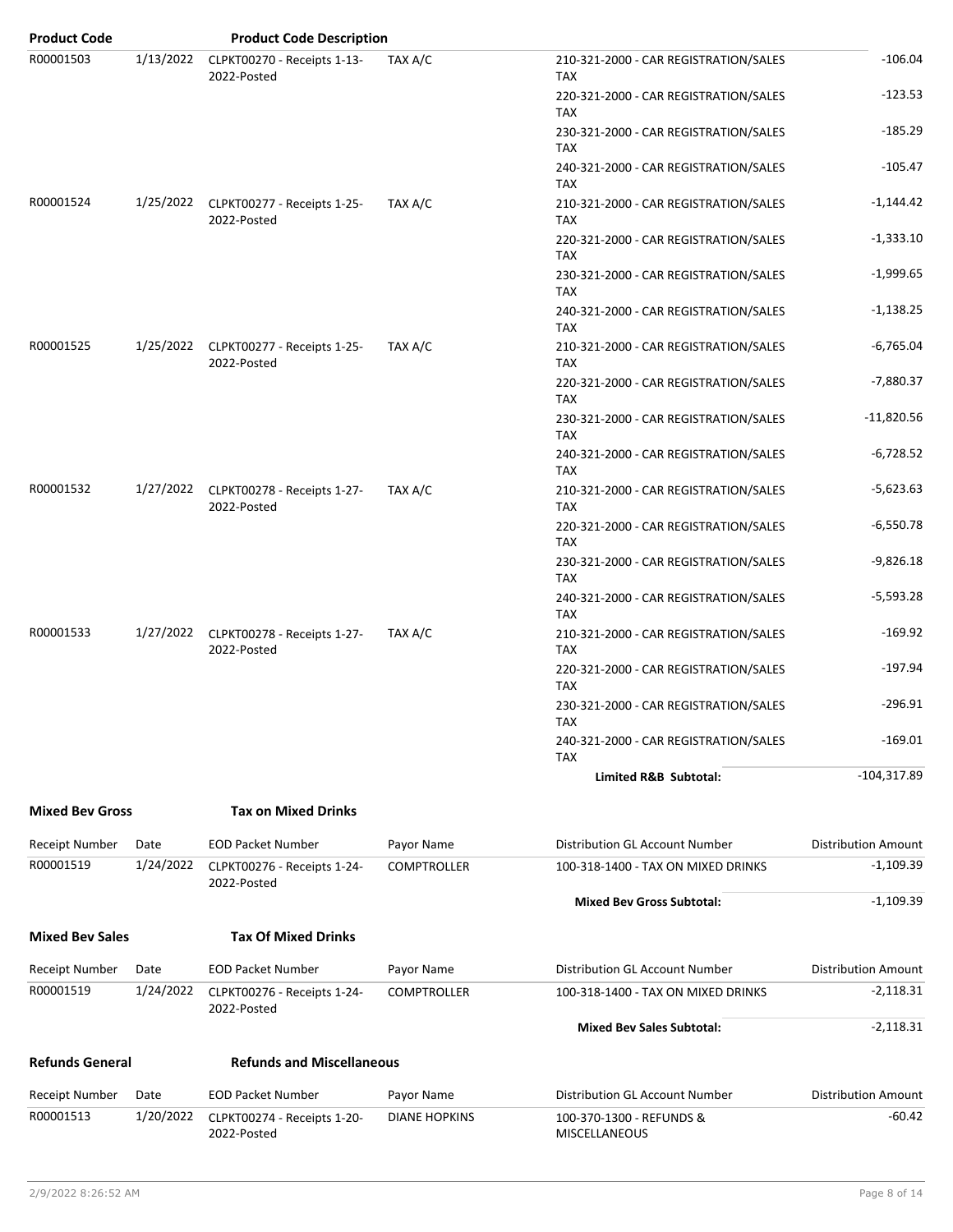| <b>Product Code</b>         |           | <b>Product Code Description</b>            |                                                     |                                                                               |                            |
|-----------------------------|-----------|--------------------------------------------|-----------------------------------------------------|-------------------------------------------------------------------------------|----------------------------|
| R00001535                   | 1/27/2022 | CLPKT00278 - Receipts 1-27-<br>2022-Posted | SCOTT SMITH, IOLTA TRUST AC100-370-1300 - REFUNDS & | <b>MISCELLANEOUS</b>                                                          | $-2,995.00$                |
|                             |           |                                            |                                                     | <b>Refunds General Subtotal:</b>                                              | $-3,055.42$                |
| <b>Refunds R&amp;B 1</b>    |           | <b>Refunds R&amp;B 1</b>                   |                                                     |                                                                               |                            |
| Receipt Number              | Date      | <b>EOD Packet Number</b>                   | Payor Name                                          | Distribution GL Account Number                                                | <b>Distribution Amount</b> |
| R00001470                   | 1/5/2022  | CLPKT00265 - Receipts 1-5-<br>2022-Posted  | PROGRESSIVE                                         | 210-370-1300 - REFUNDS &<br><b>MISCELLANEOUS</b>                              | $-124.67$                  |
|                             |           |                                            |                                                     | Refunds R&B 1 Subtotal:                                                       | $-124.67$                  |
| <b>Reimb of materials 2</b> |           | <b>Reimb of materials 2</b>                |                                                     |                                                                               |                            |
| <b>Receipt Number</b>       | Date      | <b>EOD Packet Number</b>                   | Payor Name                                          | Distribution GL Account Number                                                | <b>Distribution Amount</b> |
| R00001534                   | 1/27/2022 | CLPKT00278 - Receipts 1-27-<br>2022-Posted | <b>STEVE THOMPSON</b>                               | 220-370-1450 - REIMBURSEMENT OF<br><b>MATERIALS</b>                           | $-50.00$                   |
|                             |           |                                            |                                                     | <b>Reimb of materials 2 Subtotal:</b>                                         | $-50.00$                   |
| <b>Reimb of Materials 4</b> |           | <b>Reimb of Materials 4</b>                |                                                     |                                                                               |                            |
| <b>Receipt Number</b>       | Date      | <b>EOD Packet Number</b>                   | Payor Name                                          | Distribution GL Account Number                                                | <b>Distribution Amount</b> |
| R00001494                   | 1/13/2022 | CLPKT00270 - Receipts 1-13-<br>2022-Posted | <b>STACIE GARCIA</b>                                | 240-370-1450 - REIMBURSEMENT OF<br><b>MATERIALS</b>                           | $-1,350.00$                |
|                             |           |                                            |                                                     | <b>Reimb of Materials 4 Subtotal:</b>                                         | $-1,350.00$                |
| Rent                        |           | <b>Rent Verizon Tower</b>                  |                                                     |                                                                               |                            |
|                             |           |                                            |                                                     |                                                                               |                            |
| <b>Receipt Number</b>       | Date      | <b>EOD Packet Number</b>                   | Payor Name                                          | Distribution GL Account Number                                                | <b>Distribution Amount</b> |
| R00001522                   | 1/25/2022 | CLPKT00277 - Receipts 1-25-<br>2022-Posted | <b>AMERICAN TOWER</b>                               | 100-370-1150 - RENT- VERIZON TOWER                                            | $-1,064.61$                |
|                             |           |                                            |                                                     | <b>Rent Subtotal:</b>                                                         | $-1,064.61$                |
| <b>Rental Fee</b>           |           | Lake Fannin Rental Fee                     |                                                     |                                                                               |                            |
| <b>Receipt Number</b>       | Date      | <b>EOD Packet Number</b>                   | Payor Name                                          | Distribution GL Account Number                                                | <b>Distribution Amount</b> |
| R00001530                   | 1/25/2022 | CLPKT00277 - Receipts 1-25-<br>2022-Posted | <b>JUSTIN ROBBINS</b>                               | 850-370-1850 - RENTAL FEE                                                     | $-620.00$                  |
|                             |           |                                            |                                                     | <b>Rental Fee Subtotal:</b>                                                   | $-620.00$                  |
| Sale of Recycl R&B 4        |           | Recycled Mat. R&B 4                        |                                                     |                                                                               |                            |
| Receipt Number              | Date      | <b>EOD Packet Number</b>                   | Payor Name                                          | Distribution GL Account Number                                                | <b>Distribution Amount</b> |
| R00001521                   | 1/24/2022 | CLPKT00276 - Receipts 1-24-<br>2022-Posted |                                                     | NORTH STAR RECYCLING, LLC 240-370-1460 - SALE OF RECYCLED<br><b>MATERIALS</b> | $-436.20$                  |
|                             |           |                                            |                                                     | Sale of Recycl R&B 4 Subtotal:                                                | $-436.20$                  |
| Sale Scrap Iron R&B3        |           | <b>Scrap Iron R&amp;B3</b>                 |                                                     |                                                                               |                            |
|                             |           |                                            |                                                     |                                                                               |                            |
| Receipt Number              | Date      | <b>EOD Packet Number</b>                   | Payor Name                                          | Distribution GL Account Number                                                | <b>Distribution Amount</b> |
| R00001467                   | 1/4/2022  | CLPKT00264 - Receipts 1-4-<br>2022-Posted  |                                                     | PARIS IRON & METAL CO., INC. 230-370-1380 - SALE OF SCRAP IRON                | -244.00                    |
| R00001468                   | 1/4/2022  | CLPKT00264 - Receipts 1-4-<br>2022-Posted  |                                                     | PARIS IRON & METAL CO., INC 230-370-1380 - SALE OF SCRAP IRON                 | $-226.50$                  |
|                             |           |                                            |                                                     | Sale Scrap Iron R&B3 Subtotal:                                                | $-470.50$                  |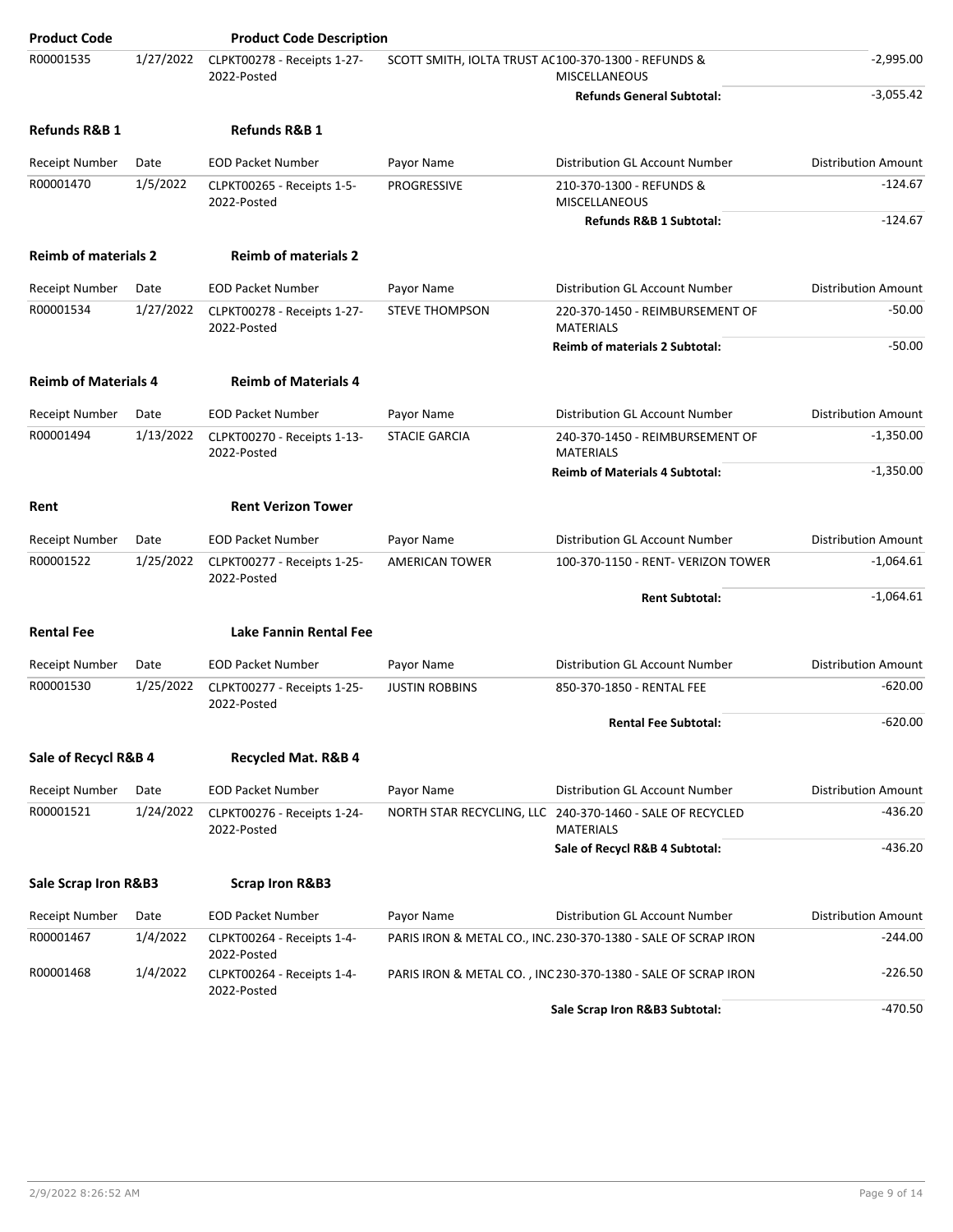| <b>Product Code</b>        |           | <b>Product Code Description</b>             |                                               |                                                                                |                            |
|----------------------------|-----------|---------------------------------------------|-----------------------------------------------|--------------------------------------------------------------------------------|----------------------------|
| Sales Tax                  |           | <b>Sales Tax</b>                            |                                               |                                                                                |                            |
| <b>Receipt Number</b>      | Date      | <b>EOD Packet Number</b>                    | Payor Name                                    | Distribution GL Account Number                                                 | <b>Distribution Amount</b> |
| R00001504                  | 1/14/2022 | CLPKT00271 - Receipts 1-14-                 | <b>COMPTROLLER</b>                            | 100-318-1600 - SALES TAX REVENUES                                              | -113,388.86                |
|                            |           | 2021-Posted                                 |                                               | 210-318-1600 - SALES TAX REVENUES                                              | $-6,518.41$                |
|                            |           |                                             |                                               | 220-318-1600 - SALES TAX REVENUES                                              | $-7,591.24$                |
|                            |           |                                             |                                               | 230-318-1600 - SALES TAX REVENUES                                              | $-11,388.31$               |
|                            |           |                                             |                                               | 240-318-1600 - SALES TAX REVENUES                                              | $-6,483.52$                |
|                            |           |                                             |                                               | <b>Sales Tax Subtotal:</b>                                                     | $-145,370.34$              |
| Sewage Permits/Insp.       |           | Sewage Permits/Insp.                        |                                               |                                                                                |                            |
| <b>Receipt Number</b>      | Date      | <b>EOD Packet Number</b>                    | Payor Name                                    | Distribution GL Account Number                                                 | <b>Distribution Amount</b> |
| R00001497                  | 1/13/2022 | CLPKT00270 - Receipts 1-13-<br>2022-Posted  | FANNIN COUNTY ENVIRONMEI100-320-3000 - SEWAGE | PERMITS/INSPECTIONS                                                            | $-12,055.00$               |
|                            |           |                                             |                                               | Sewage Permits/Insp. Subtotal:                                                 | $-12,055.00$               |
|                            |           |                                             |                                               |                                                                                |                            |
| <b>Tax Certificates</b>    |           | <b>Tax Certificates</b>                     |                                               |                                                                                |                            |
| <b>Receipt Number</b>      | Date      | <b>EOD Packet Number</b>                    | Payor Name                                    | Distribution GL Account Number                                                 | <b>Distribution Amount</b> |
| R00001475                  | 1/7/2022  | CLPKT00266 - Receipts 1-7-<br>2021-Posted   | <b>APPRAISAL DISTRICT</b>                     | 100-321-9010 - TAX CERTIFICATES                                                | $-159.94$                  |
| R00001515                  | 1/21/2022 | CLPKT00275 - Receipts 1-21-<br>2022-Posted  | APPRAISAL DISTRICT                            | 100-321-9010 - TAX CERTIFICATES                                                | $-768.07$                  |
|                            |           |                                             |                                               | <b>Tax Certificates Subtotal:</b>                                              | $-928.01$                  |
| <b>TJJD Basic</b>          |           | Basic                                       |                                               |                                                                                |                            |
|                            |           |                                             |                                               |                                                                                |                            |
| <b>Receipt Number</b>      | Date      | <b>EOD Packet Number</b>                    | Payor Name                                    | Distribution GL Account Number                                                 | <b>Distribution Amount</b> |
| R00001537                  | 1/28/2022 | CLPKT00279 - Receipts 1-28-<br>2022-Posted  | T.J.J.D.                                      | 890-330-9150 - BASIC PROBATION<br>SUPERVISION                                  | $-11,587.00$               |
|                            |           |                                             |                                               | <b>TJJD Basic Subtotal:</b>                                                    | $-11,587.00$               |
| <b>TJJD Comm Div</b>       |           | <b>Comm Div</b>                             |                                               |                                                                                |                            |
| Receipt Number             | Date      | <b>EOD Packet Number</b>                    | Payor Name                                    | <b>Distribution GL Account Number</b>                                          | <b>Distribution Amount</b> |
| R00001537                  | 1/28/2022 | CLPKT00279 - Receipts 1-28-                 | T.J.J.D.                                      | 890-330-9180 - COMMITMENT DIVERSION                                            | $-833.00$                  |
|                            |           | 2022-Posted                                 |                                               | <b>TJJD Comm Div Subtotal:</b>                                                 | $-833.00$                  |
| <b>TJJD Comm Prog</b>      |           | <b>Comm Prog</b>                            |                                               |                                                                                |                            |
|                            |           |                                             |                                               |                                                                                |                            |
| Receipt Number             | Date      | <b>EOD Packet Number</b>                    | Payor Name                                    | Distribution GL Account Number                                                 | <b>Distribution Amount</b> |
| R00001537                  | 1/28/2022 | CLPKT00279 - Receipts 1-28-<br>2022-Posted  | T.J.J.D.                                      | 890-330-9160 - COMMUNITY PROGRAMS                                              | $-6,250.00$                |
|                            |           |                                             |                                               | <b>TJJD Comm Prog Subtotal:</b>                                                | $-6,250.00$                |
| <b>TJJD Hosp Authority</b> |           | <b>Structural Family Therapy Hosp Autho</b> |                                               |                                                                                |                            |
| <b>Receipt Number</b>      | Date      | <b>EOD Packet Number</b>                    | Payor Name                                    | Distribution GL Account Number                                                 | <b>Distribution Amount</b> |
| R00001506                  | 1/14/2022 | CLPKT00271 - Receipts 1-14-<br>2021-Posted  |                                               | TEXOMA HEALTH FOUNDATIOI890-330-9081 - STRUCTURAL FAM THER<br><b>HOSP AUTH</b> | $-25,000.00$               |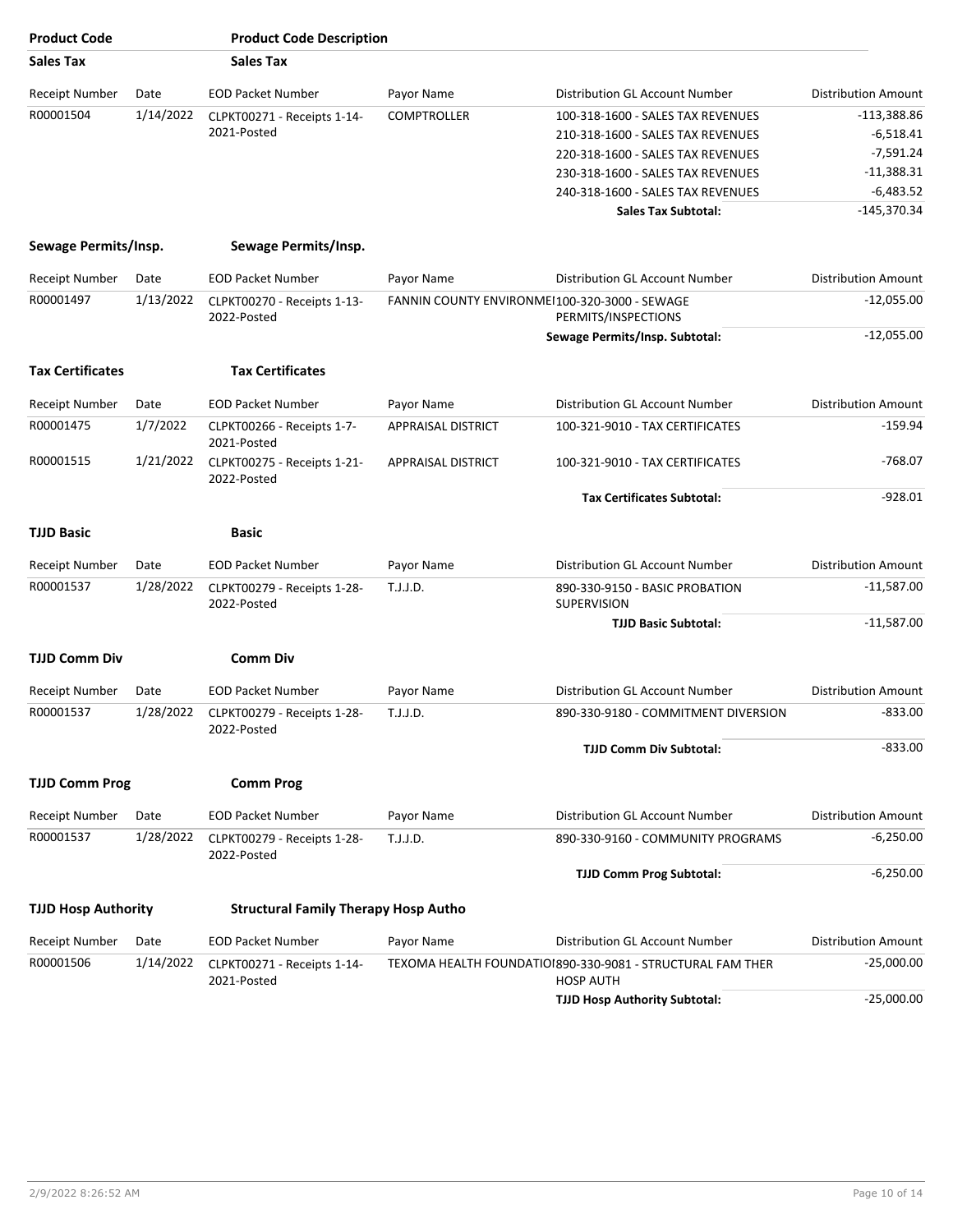| <b>Product Code</b>       |           | <b>Product Code Description</b>            |                                                          |                                                             |                            |
|---------------------------|-----------|--------------------------------------------|----------------------------------------------------------|-------------------------------------------------------------|----------------------------|
| <b>TJJD Mental Health</b> |           | <b>Mental Health</b>                       |                                                          |                                                             |                            |
| <b>Receipt Number</b>     | Date      | <b>EOD Packet Number</b>                   | Payor Name                                               | Distribution GL Account Number                              | <b>Distribution Amount</b> |
| R00001537                 | 1/28/2022 | CLPKT00279 - Receipts 1-28-<br>2022-Posted | T.J.J.D.                                                 | 890-330-9190 - MENTAL HEALTH SERVICES                       | $-895.00$                  |
|                           |           |                                            |                                                          | <b>TJJD Mental Health Subtotal:</b>                         | -895.00                    |
| <b>TJJD PPA</b>           |           | <b>PPA</b>                                 |                                                          |                                                             |                            |
| <b>Receipt Number</b>     | Date      | <b>EOD Packet Number</b>                   | Payor Name                                               | <b>Distribution GL Account Number</b>                       | <b>Distribution Amount</b> |
| R00001537                 | 1/28/2022 | CLPKT00279 - Receipts 1-28-<br>2022-Posted | T.J.J.D.                                                 | 890-330-9170 - PRE/POST ADJUDICATION                        | $-365.00$                  |
|                           |           |                                            |                                                          | <b>TJJD PPA Subtotal:</b>                                   | $-365.00$                  |
| <b>Toll Collections</b>   |           | <b>Toll Collections</b>                    |                                                          |                                                             |                            |
| <b>Receipt Number</b>     | Date      | <b>EOD Packet Number</b>                   | Payor Name                                               | Distribution GL Account Number                              | <b>Distribution Amount</b> |
| R00001469                 | 1/4/2022  | CLPKT00264 - Receipts 1-4-<br>2022-Posted  | NORTH TEXAS TOLLWAY AUTH 100-321-2520 - TOLL COLLECTIONS |                                                             | -41.92                     |
|                           |           |                                            |                                                          | <b>Toll Collections Subtotal:</b>                           | $-41.92$                   |
| <b>Utilities Reimb</b>    |           | <b>Utilities Reimb</b>                     |                                                          |                                                             |                            |
| <b>Receipt Number</b>     | Date      | <b>EOD Packet Number</b>                   | Payor Name                                               | Distribution GL Account Number                              | <b>Distribution Amount</b> |
| R00001510<br>1/19/2022    |           | CLPKT00273 - Receipts 1-19-<br>2022-Posted | HEALTH & HUMAN SERVICES C                                | 100-370-1470 - UTILITIES REIMBURSEMENT                      | $-898.15$                  |
|                           |           |                                            |                                                          | <b>Utilities Reimb Subtotal:</b>                            | $-898.15$                  |
| <b>Veterans Court</b>     |           | <b>Program Fee</b>                         |                                                          |                                                             |                            |
| Receipt Number            | Date      | <b>EOD Packet Number</b>                   | Payor Name                                               | Distribution GL Account Number                              | <b>Distribution Amount</b> |
| R00001492                 | 1/12/2022 | CLPKT00269 - Receipts 1-12-<br>2022-Posted | <b>FANNIN COUNTY CSCD</b>                                | 800-370-1800 - PROGRAM FEES                                 | $-26.00$                   |
|                           |           |                                            |                                                          | <b>Veterans Court Subtotal:</b>                             | $-26.00$                   |
| <b>VINE</b>               |           | <b>Texas VINE Program</b>                  |                                                          |                                                             |                            |
| Receipt Number            | Date      | <b>EOD Packet Number</b>                   | Payor Name                                               | Distribution GL Account Number                              | <b>Distribution Amount</b> |
| R00001538                 | 1/28/2022 | CLPKT00279 - Receipts 1-28-<br>2022-Posted |                                                          | OFFICE OF ATTORNEY GENERA 100-330-5590 - TEXAS VINE PROGRAM | $-4,648.07$                |
|                           |           |                                            |                                                          | <b>VINE Subtotal:</b>                                       | $-4,648.07$                |
| <b>Zoning</b>             |           | <b>Zoning Application Fees</b>             |                                                          |                                                             |                            |
| <b>Receipt Number</b>     | Date      | <b>EOD Packet Number</b>                   | Payor Name                                               | Distribution GL Account Number                              | <b>Distribution Amount</b> |
| R00001511                 | 1/20/2022 | CLPKT00274 - Receipts 1-20-<br>2022-Posted | SURESH REDDY                                             | 100-340-6530 - ZONING APPLICATION FEES                      | $-350.00$                  |
| R00001540                 | 1/28/2022 | CLPKT00279 - Receipts 1-28-<br>2022-Posted | LAKEWOOD LLC                                             | 100-340-6530 - ZONING APPLICATION FEES                      | $-350.00$                  |
| R00001541                 | 1/28/2022 | CLPKT00279 - Receipts 1-28-<br>2022-Posted | ORDUNA HOMES INC.                                        | 100-340-6530 - ZONING APPLICATION FEES                      | $-363.00$                  |
|                           |           |                                            |                                                          | <b>Zoning Subtotal:</b>                                     | $-1,063.00$                |
|                           |           |                                            |                                                          | <b>Grand Total:</b>                                         | $-7,013,860.88$            |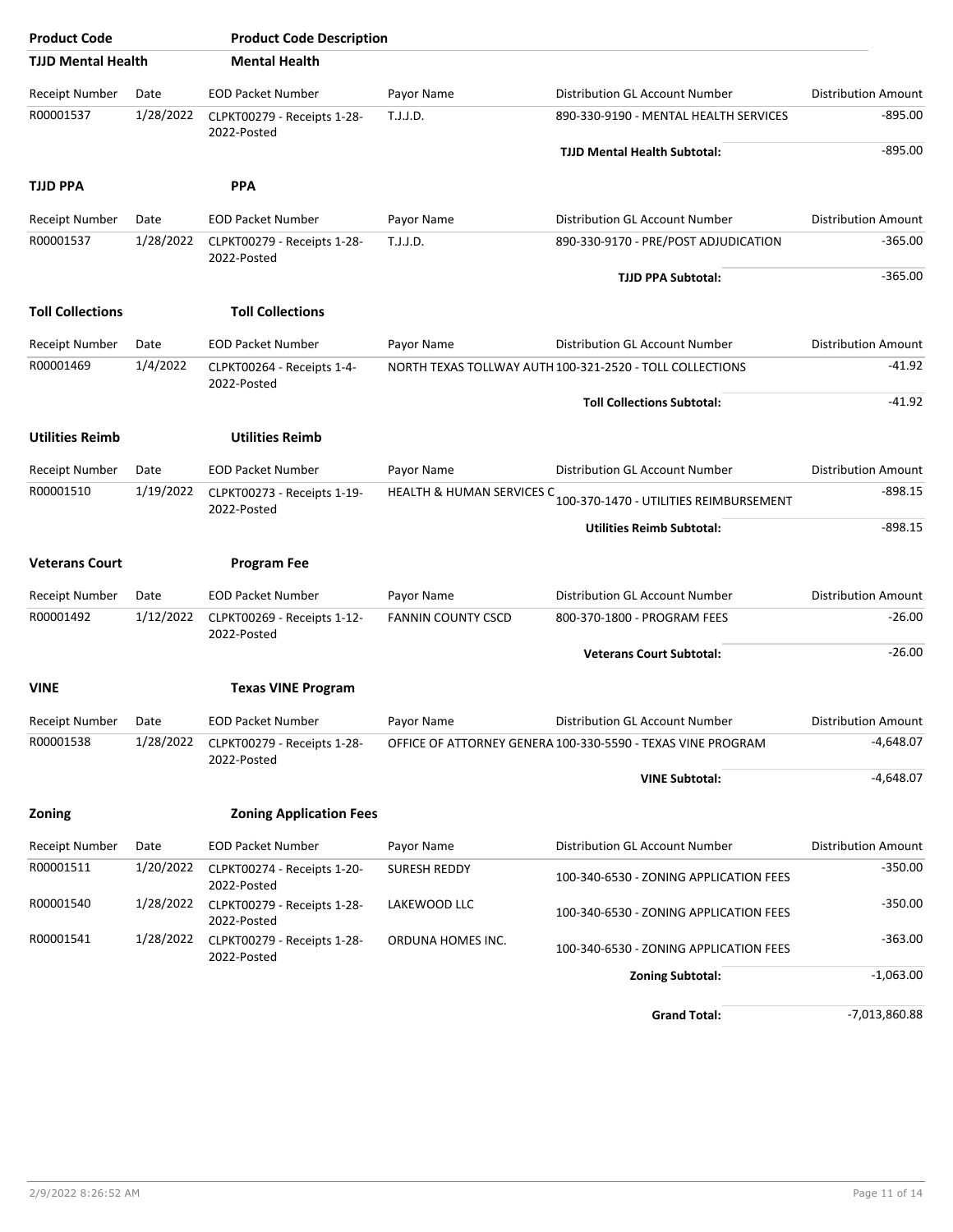

### **Receipt Listing by Product Code**

Fannin County, TX **General Ledger Distribution Account Summary** 

Date Range: 01/01/2022 - 01/31/2022

| Distribution GL Account Number                    |               | <b>Distribution Amount</b> |
|---------------------------------------------------|---------------|----------------------------|
| <b>Fund: 100</b>                                  |               |                            |
| 100-310-1100 - CURRENT TAXES                      |               | -4,624,131.92              |
| 100-310-1200 - DELINQUENT TAXES                   |               | $-51,043.52$               |
| 100-318-1400 - TAX ON MIXED DRINKS                |               | $-3,227.70$                |
| 100-318-1600 - SALES TAX REVENUES                 |               | $-113,388.86$              |
| 100-319-4200 - JAIL PAY PHONE COMMISSION          |               | $-18,178.93$               |
| 100-319-5530 - ADMINISTRATIVE FEE                 |               | $-27,557.50$               |
| 100-320-3000 - SEWAGE PERMITS/INSPECTIONS         |               | $-12,055.00$               |
| 100-321-2000 - COMMISSIONS ON CAR REGIST          |               | $-8,054.35$                |
| 100-321-2500 - COMMISSION ON CAR TITLES           |               | $-2,943.00$                |
| 100-321-2520 - TOLL COLLECTIONS                   |               | $-41.92$                   |
| 100-321-9010 - TAX CERTIFICATES                   |               | $-928.01$                  |
| 100-330-5590 - TEXAS VINE PROGRAM                 |               | $-4,648.07$                |
| 100-340-5730 - BOND SUPERVISION FEES              |               | $-6,118.25$                |
| 100-340-6530 - ZONING APPLICATION FEES            |               | $-1,063.00$                |
| 100-340-6540 - DEVELOPMENT PERMIT                 |               | $-120.00$                  |
| 100-370-1150 - RENT- VERIZON TOWER                |               | $-1,064.61$                |
| 100-370-1300 - REFUNDS & MISCELLANEOUS            |               | $-3,055.42$                |
| 100-370-1310 - AUTOMOBILE INSURANCE LOSS PAYMENTS |               | $-7,535.58$                |
| 100-370-1420 - CULVERT PERMITTING PROCESS         |               | $-110.00$                  |
| 100-370-1430 - D.A.SALARY REIMB.                  |               | $-9,166.66$                |
| 100-370-1470 - UTILITIES REIMBURSEMENT            |               | $-898.15$                  |
| 100-370-4530 - REIMB.CEC ODYSSEY SAAS             |               | $-14,291.26$               |
|                                                   | 100 Subtotal: | -4,909,621.71              |
|                                                   |               |                            |
| <b>Fund: 121</b>                                  |               |                            |
| 121-370-1310 - IMAGES FEES AND COPIES             |               | $-1,768.00$                |
|                                                   | 121 Subtotal: | $-1,768.00$                |
| <b>Fund: 122</b>                                  |               |                            |
| 122-330-4030 - CHAPTER 19 FUNDS                   |               | $-500.00$                  |
|                                                   | 122 Subtotal: | $-500.00$                  |
|                                                   |               |                            |
| <b>Fund: 123</b>                                  |               |                            |
| 123-340-4840 - ELECTION REIMBURSEMENTS            |               | $-648.00$                  |
|                                                   | 123 Subtotal: | $-648.00$                  |
| <b>Fund: 130</b>                                  |               |                            |
| 130-345-1130 - SURETY BAIL BOND FEE               |               | $-240.00$                  |
|                                                   | 130 Subtotal: | $-240.00$                  |
|                                                   |               |                            |
| <b>Fund: 210</b>                                  |               |                            |
| 210-310-1100 - CURRENT TAXES                      |               | $-265,769.02$              |
| 210-310-1200 - DELINQUENT TAXES                   |               | $-2,933.70$                |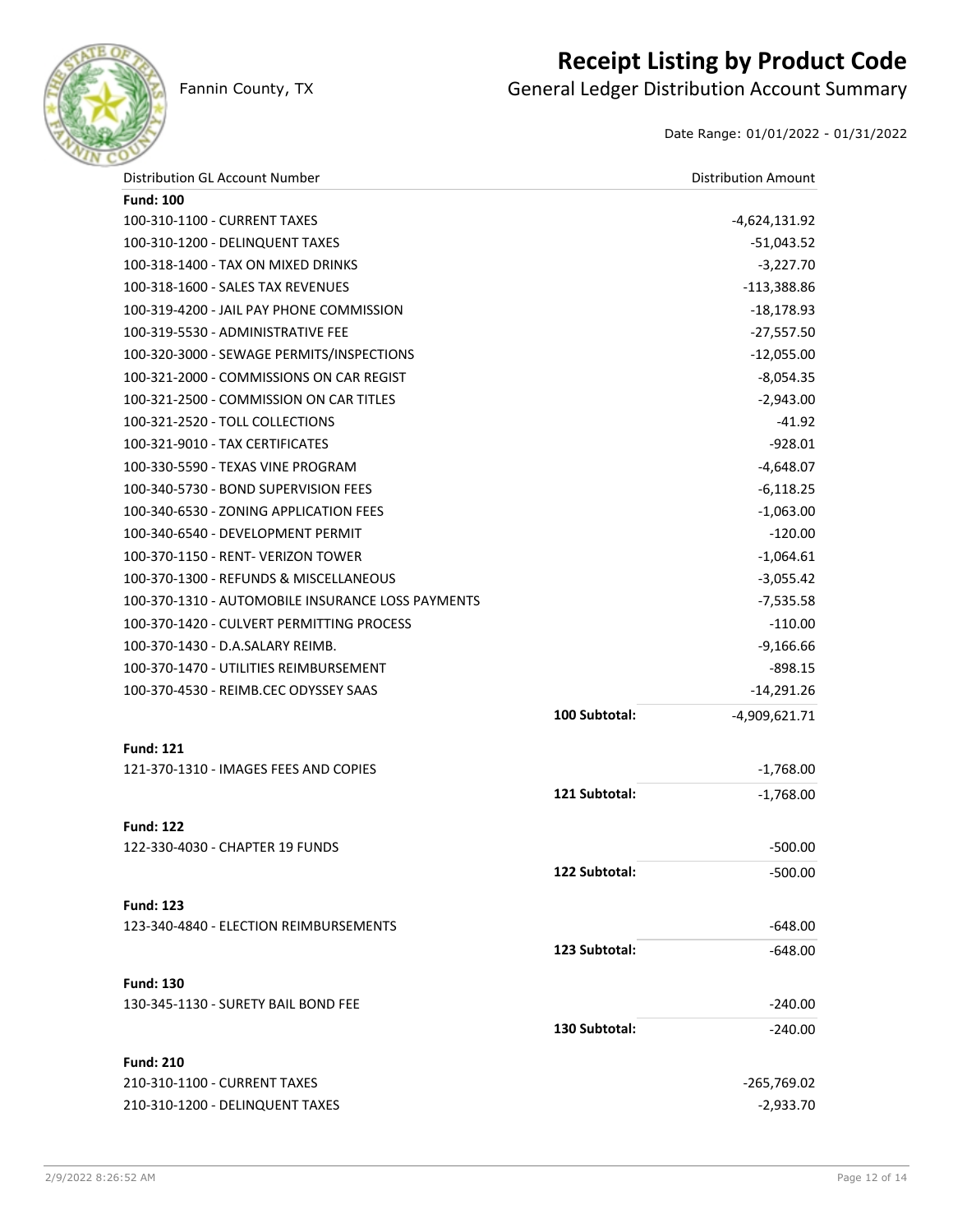| Distribution GL Account Number                   |               | <b>Distribution Amount</b> |
|--------------------------------------------------|---------------|----------------------------|
| 210-318-1600 - SALES TAX REVENUES                |               | $-6,518.41$                |
| 210-321-2000 - CAR REGISTRATION/SALES TAX        |               | $-21,259.98$               |
| 210-321-3000 - COUNTY'S ADDITIONAL \$10          |               | $-4,724.08$                |
| 210-370-1300 - REFUNDS & MISCELLANEOUS           |               | $-124.67$                  |
| 210-370-1420 - CULVERT PERMITTING PROCESS        |               | $-40.00$                   |
|                                                  | 210 Subtotal: | $-301,369.86$              |
|                                                  |               |                            |
| <b>Fund: 220</b><br>220-310-1100 - CURRENT TAXES |               |                            |
|                                                  |               | -309,638.98                |
| 220-310-1200 - DELINQUENT TAXES                  |               | $-3,417.95$                |
| 220-318-1600 - SALES TAX REVENUES                |               | $-7,591.24$                |
| 220-321-2000 - CAR REGISTRATION/SALES TAX        |               | $-24,765.06$               |
| 220-321-3000 - COUNTY'S ADDITIONAL \$10          |               | -5,502.94                  |
| 220-370-1420 - CULVERT PERMITTING PROCESS        |               | $-100.00$                  |
| 220-370-1450 - REIMBURSEMENT OF MATERIALS        |               | $-50.00$                   |
|                                                  | 220 Subtotal: | $-351,066.17$              |
| <b>Fund: 230</b>                                 |               |                            |
| 230-310-1100 - CURRENT TAXES                     |               | -464,428.85                |
| 230-310-1200 - DELINQUENT TAXES                  |               | $-5,126.61$                |
| 230-318-1600 - SALES TAX REVENUES                |               | $-11,388.31$               |
| 230-321-2000 - CAR REGISTRATION/SALES TAX        |               | -37,147.61                 |
| 230-321-3000 - COUNTY'S ADDITIONAL \$10          |               | -8,254.39                  |
| 230-370-1380 - SALE OF SCRAP IRON                |               | $-470.50$                  |
| 230-370-1420 - CULVERT PERMITTING PROCESS        |               | $-80.00$                   |
|                                                  | 230 Subtotal: | -526,896.27                |
| <b>Fund: 240</b>                                 |               |                            |
| 240-310-1100 - CURRENT TAXES                     |               | $-264,405.50$              |
| 240-310-1200 - DELINQUENT TAXES                  |               | $-2,918.65$                |
| 240-318-1600 - SALES TAX REVENUES                |               | $-6,483.52$                |
| 240-321-2000 - CAR REGISTRATION/SALES TAX        |               | $-21,145.24$               |
| 240-321-3000 - COUNTY'S ADDITIONAL \$10          |               |                            |
| 240-370-1450 - REIMBURSEMENT OF MATERIALS        |               | $-4,698.59$<br>$-1,350.00$ |
| 240-370-1460 - SALE OF RECYCLED MATERIALS        |               | $-436.20$                  |
|                                                  |               |                            |
|                                                  | 240 Subtotal: | $-301,437.70$              |
| <b>Fund: 360</b>                                 |               |                            |
| 360-352-2000 - CONTRABAND FORFEITURE             |               | $-1,086.00$                |
| 360-370-1300 - REFUNDS & MISCELLANEOUS           |               | $-87.02$                   |
|                                                  | 360 Subtotal: | $-1,173.02$                |
| <b>Fund: 560</b>                                 |               |                            |
| 560-352-2000 - CONTRABAND FORFEITURE             |               | $-5,012.00$                |
|                                                  | 560 Subtotal: | $-5,012.00$                |
|                                                  |               |                            |
| <b>Fund: 600</b>                                 |               |                            |
| 600-310-1100 - CURRENT TAXES                     |               | $-560,201.66$              |
| 600-310-1200 - DELINQUENT TAXES                  |               | $-4,103.79$                |
|                                                  | 600 Subtotal: | $-564,305.45$              |